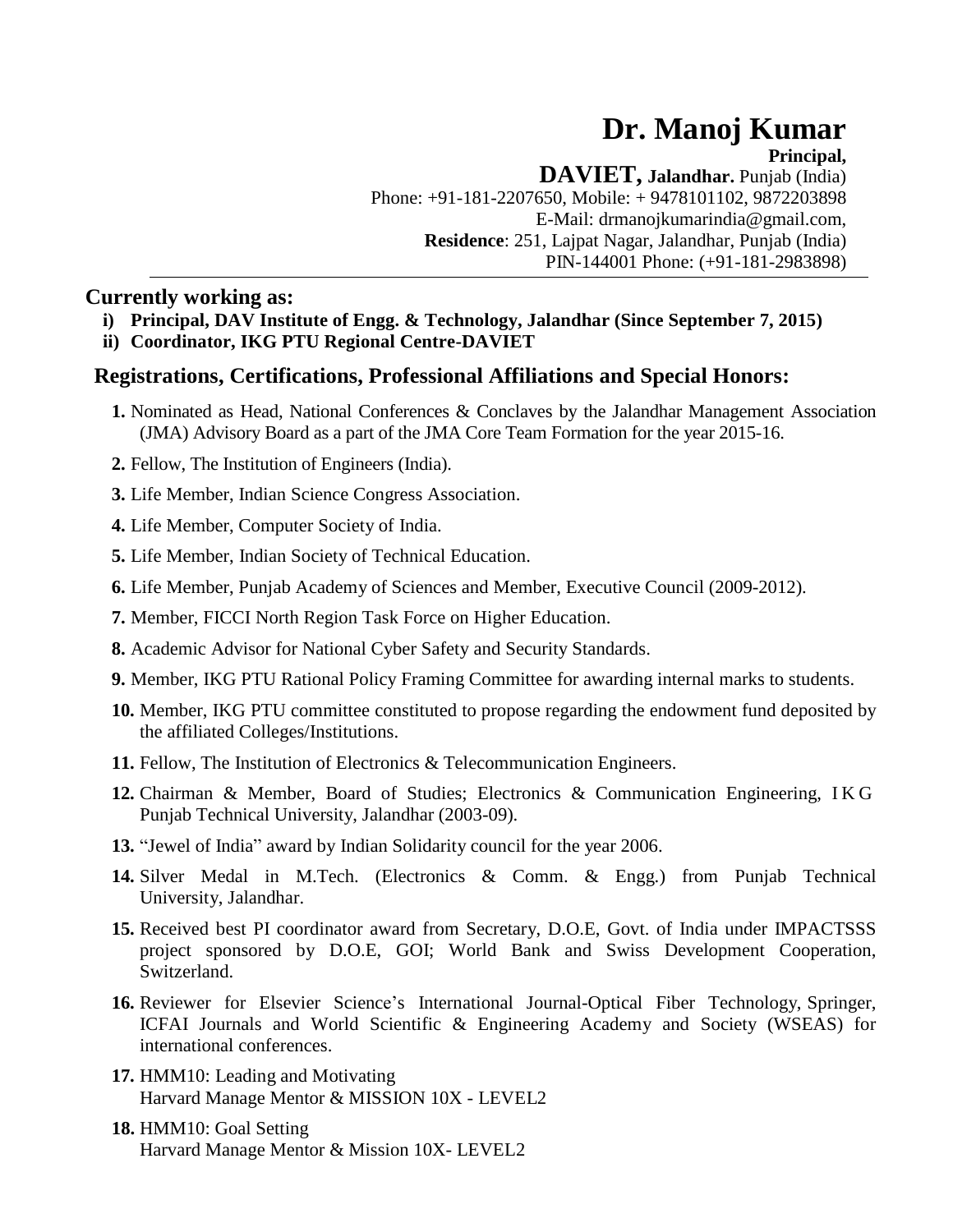- **19.** HMM10: Time Management Harvard Manage Mentor & MISSION 10X - LEVEL2
- **20.** HMM10: Difficult Interactions Harvard Manage Mentor & MISSION 10X - LEVEL2

# **Significant Distinctions:**

- **1.** 96 Research Publications in leading International and National journals & conferences.
- **2.** Authored 08 Engineering Text Books and reviewed 05 Engineering Books.
- **3.** Recognized amongst top 25 Academic Leaders in the country by Wipro Mission 10 X. Wipro Mission 10X in its endeavour of identifying top 25 academic leaders of the country organized 03 leveled Academic Leadership Workshops PAN India. I have the distinction of being one of the top 25 academic leaders, recognized by Wipro Mission 10X.
- **4.** The District Administration, Jalandhar, in a state level function honoured Dr. Manoj Kumar, Principal, DAVIET, Jalandhar, with a Medallion and a Certificate of Merit on the Independence Day 2018 recognizing his services for outstanding contribution to education and various government programs.
- **5.** Dr. Manoj Kumar was honoured with "LMA Dayanand Munjal Award for Manager of the year 2017", the most prestigious annual award instituted by LMA since 1984 & sponsored by Hero Cycles Limited, Ludhiana, for his outstanding Innovative and Leadership Achievements.
- **6.** Dr. Manoj Kumar was selected under AICTE-UKIERI Technical Leadership Development Program supported by British council for the AY 2018-19. In all, 200 people were selected under the project from amongst the 22 states in India.
- **7.** Under my leadership, DAVIET, Jalandhar ranked 10th in the category of Outstanding Engineering Colleges of Excellence in India CSR-GHRDC Survey-2016 conducted by Global Human Resource Development Centre.
- **8.** Under my guidance DAVIET has been ranked 57th in the dream list of top 165 Private Engineering Colleges in India in 'India Today Group-MDRA Survey, 2018' for Best Colleges; and also ranked 11th in India in the Nationwide survey of Top Engineering Colleges of Excellence conducted by Competition Success Review (CSR), July 2018.
- **9.** Under my leadership, DAVIET has been conferred with 'Award for Education Excellence' by The Indus Foundation during Indo-Global Education Summit & Expo 2017.
- **10.** Under my leadership, the institute has been conferred with 'Outstanding Institution Award (Engineering Colleges)' by National Institute of Technical Teachers Training and Research, Chandigarh (NITTTR) in September, 2018.
- **11.** DAV Institute of Engineering & Technology (DAVIET), Jalandhar has been accredited with grade 'A' by NAAC in October, 2017; and recognized by UGC under section 2(f) under my stewardship.
- **12.** Under my stewardship, DAVIET has been conferred with the status of 'Host Institution (HI)/Business Incubator (BI)' by MSME, New Delhi, under the scheme "Support for Entrepreneurial and Managerial Development of SMEs through Incubators" in 2018. The objective of the scheme is to provide early stage funding to nurture innovative business ideas that could be commercialized in a year. The scheme provides financial assistance that may vary from Rs. 4 to 8 lacs for each incubatee/idea subject to overall ceiling of Rs. 62.5 lacs for each business incubator.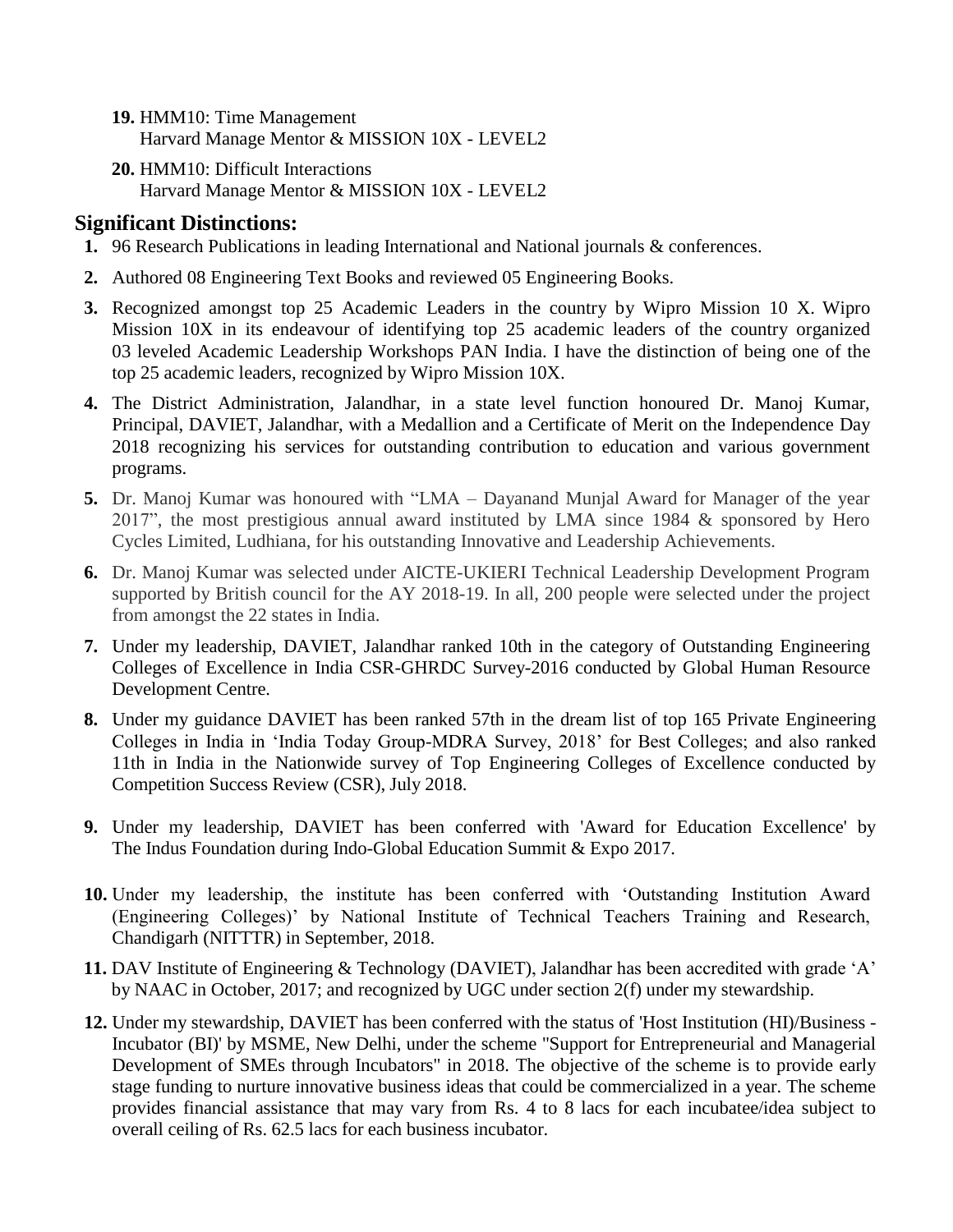- **13.** Signed MoU with Texas Instruments for establishing Analog Electronics Lab at DAVIET, Jalandhar.
- **14.** Established Centre of Excellence with M/s Sofcon India Pvt. Ltd. on 'Industrial Automation & Embedded Systems' at DAVIET.
- **15.** Established "Centre of Excellence in Cyber Security & Cyber Forensics" at DAVIET, Jalandhar with M/s Sedulity Solutions & Technologies, New Delhi to organize various Research & Development and Training programs based on latest and emerging technologies for Students, Faculties, Law-Enforcement Agencies, Corporate Professionals, and Research Scholars.
- **16.** Signed MoU with University of Ontario Institute of Technology, Oshawa (Canada), Trent University, Canada, SAIT, Canada, NIT Delhi, NIT, Hamirpur, NIT Jalandhar for collaborative research project and faculty/student exchange program, co-sponsored and jointly organized seminars, conferences and workshops.
- **17.** Organized International Interdisciplinary Conference on Science Technology Engineering Management Pharmacy and Humanities jointly by DAVIET, Jalandhar, and Nanyang Technological University, Singapore on April 22 & 23, 2017 at Singapore.
- **18.** Conference Chair and Moderated Panel discussions on "Leveraging Technology for Smart & Digital India" in  $3<sup>rd</sup>$  DAV National Congress on Science, Technology, Engineering, Humanities & Management (STEHM-2016) "Transforming India into a Knowledge Economy" on May 20-21, 2016 at DAV Institute of Engineering & Technology, Jalandhar.
- **19.** Organized International Interdisciplinary Conference on Engineering Science and Management jointly by DAVIET, Jalandhar, Biju Patnaik University of Technology, Odisha and IRP on Dec 17 & 18, 2016 at Goa.
- **20.** Conference Chair, ISRO & PTU sponsored International Multi Track Conference on Sciences, Engineering and Technical Innovations (IMTC15) at CT Group of Institutions on May 22 & 23, 2015.
- **21.** Convener, DST & PTU sponsored International Multi Track Conference on " Sciences, Engineering and Technical Innovations (imtc14)" at CT Group of Institutions on June 2 & 3, 2014.
- **22.** Organized National Conference on "Recent Trends in Information & Communication Technologies", organized by Deptt(s) of CSE & ECE, CT Institute of Engg., Management  $\&$ Technology, Jalandhar on February 22 & 23, 2013.
- **23.** Organized National Conference on "Higher Education in India-The Changing Facet" at CT Institute of Engg., Management & Technology, Jalandhar on January 4 & 5, 2013, that was inaugurated by Member Secretary, AICTE, New Delhi.
- **24.** Earned Grant-in-Aid worth Rs.3.22 lac and Rs 1.25 lac from AICTE for National Conference and Short Term Training Programme in the year 2008-09 at DAVIET, Jal.
- **25.** Session Chair, Conference: EHAC: Optical & Wireless Communications II during 7th WSEAS International Conference on Electronics, Hardware, Wireless and Optical Communications (EHAC'08), Organized at University of Cambridge, UK from Feb 20-22, 2008.
- **26.** Convener, National Conference on Optical and Wireless Communication (NCOW- 2008), Organized by Department of Electronics & Communication Engineering, DAV Institute of Engineering & Technology, Jalandhar in association with Institution of Engineers (India) & Rsoft Design Group, USA from November 27–28, 2008.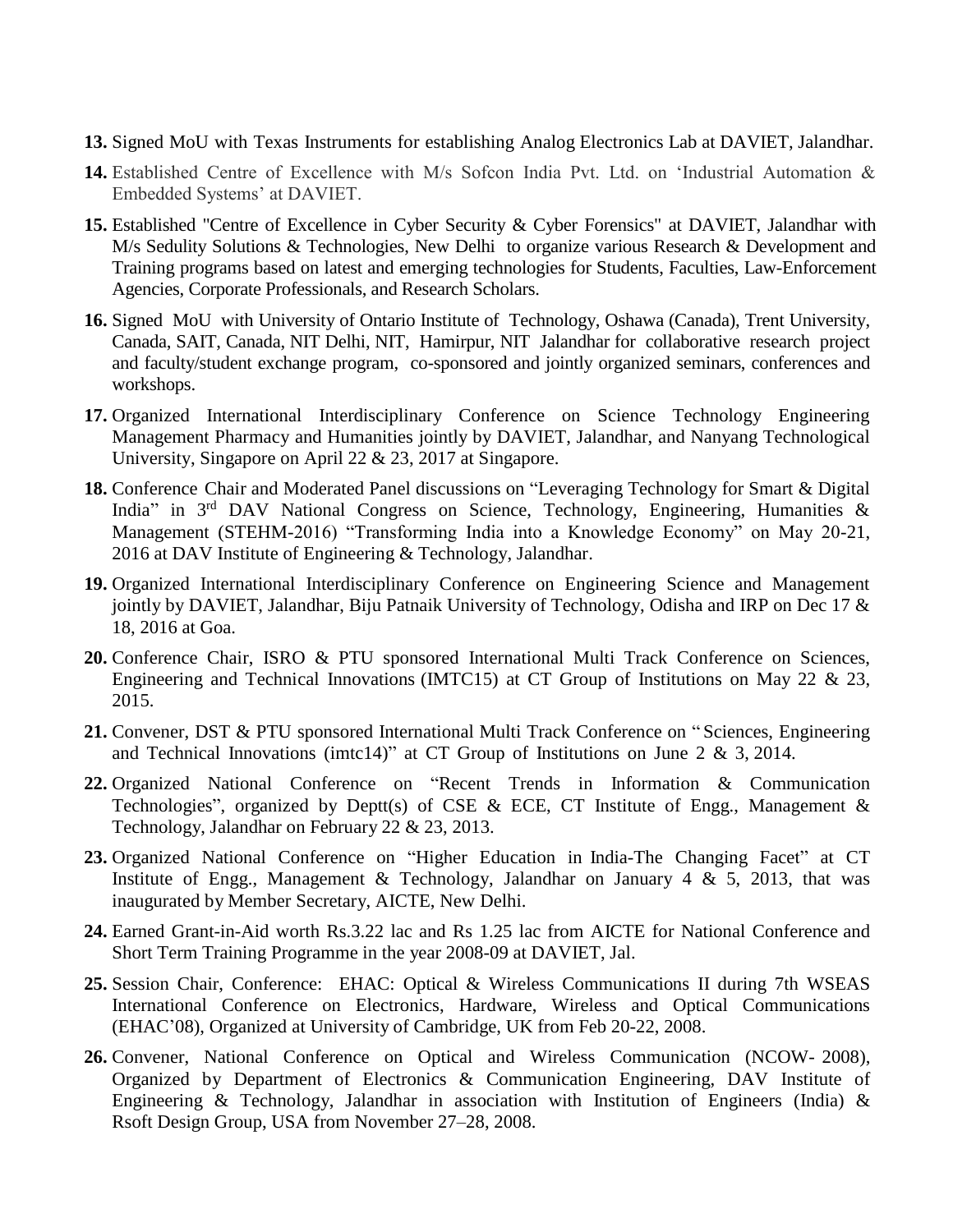- **27.** Selected as chairman for three sessions in WSEAS international conference at Cambridge University, U.K from Feb. 20-22, 2008.
- **28.** Co-chaired a panel discussion session on "Next Generation Wireless Technologies" and chaired paper presentation session in the International Conference (ICCSA-2006) held during June 27-29, 2006 at National University, San Diego, California, USA.
- **29.** Lead the faculty delegation to explore the collaborative interactions between Rsoft Design Group, USA & DAVIET and succeeded in signing of MoU between Rsoft, USA & DAVIET during Dec. 2004.
- **30.** Interacted with the Research Scholars & Faculty of Light Wave Technology Labs at Columbia University & Princeton University in USA for exchange of Know How in the frontier & emerging areas of Technology during Dec. 2004.

#### **Education**:

- B.E (ECE) from Gulbarga University (1990).
- M.Tech. (ECE) from Punjab Technical University, Jalandhar (2001).
- Ph.D from Punjab Technical University, Jalandhar (2007)

**Job Profile**: Education, Administration, Vocational Training & Research

#### **Targeted Trainee(s)**:

- **1.** Under Graduate & Post Graduate students in Electrical, Electronics, Telecommunication, Computer Sci. Engg. & Information Technology.
- **2.** Faculty of other Institutions.
- **3.** Professionals from Industry.

| <b>Subjects Taught</b>   | $\mathbf{L}$        | Optical Fiber Communication, Analog & Digital Communication,<br>Cellular & Mobile Communication, Data Communication |
|--------------------------|---------------------|---------------------------------------------------------------------------------------------------------------------|
| <b>Specialization</b>    | $\sim$ 1.000 $\sim$ | <b>Optical Fiber Communication, Wireless Communication.</b>                                                         |
| <b>Countries Visited</b> | $\ddot{\cdot}$      | U.S.A, U.K, Canada, France, Italy, Ireland, Pakistan, Singapore, and Dubai.                                         |

#### **Employment History: Teaching & Research: 26 years**

- Principal, DAV Institute of Engg. & Tech. Jalandhar since Sep. 07, 2015.
- Professor & Director, CT Institute of Engg. Management & Technology, Jalandhar from July 1, 2010 to September 7, 2015.
- Professor & Faculty Head in Department of Electronics & Communication Engg. and Research Centre at DAV Institute of Engg. & Tech. from July 10, 2001 to July 01, 2010.
- On deputation as Principal (Officiating), DAV College of Engineering & Technology, Kanina (Mohindergarh) from 13-8-2004 to 27-06-2005.
- Lecturer at Mehr Chand Polytechnic, Jalandhar from February 1992-July 2001.
- Lecturer at Seth Jai Prakash Polytechnic, Damla (Yamuna Nagar) from August 1991-January 1992.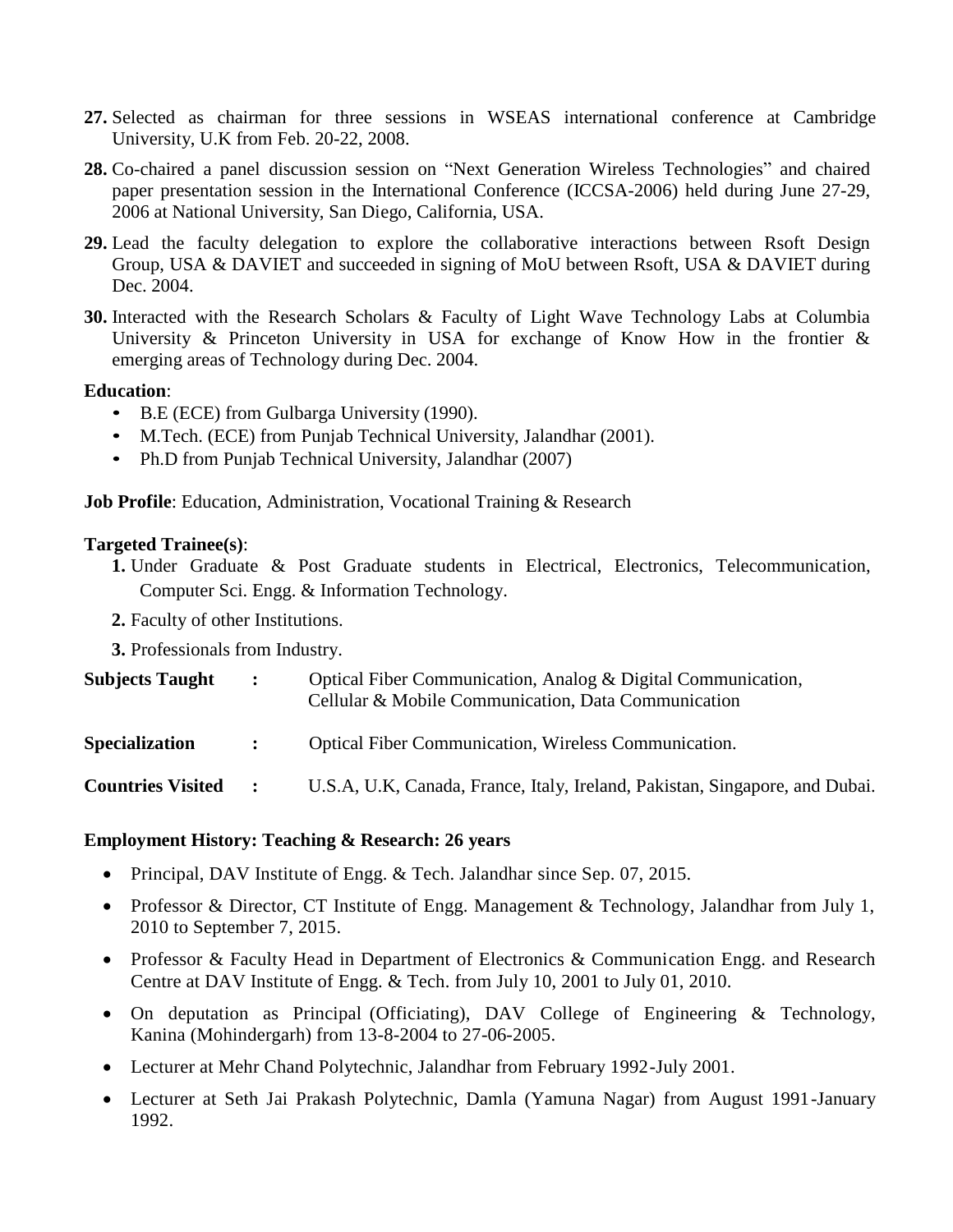## **Major Research Activities:**

**Optical soliton transmission system** (long-distance, high-speed optical transmission): The term soliton (formed from Latin solitarius – solitary) is one of the fundamental unifying ideas in modern theoretical physics and mathematics. An impressive practical implementation of the soliton concept has been achieved in fiber optics, where soliton pulses are used as the information carriers to transmit digital signals over long-haul. Optical soliton research, full of innovative spirit, has recently arrived at the stage of a first real-world implementation of the soliton concept in communication systems. Realization of soliton-based transmission will clearly demonstrate how the results of the fundamental soliton theory can be successfully exploited in very important practical applications.

- Practical and research interest is directed mostly towards two main goals: development of effective high capacity long-haul transmission systems and the upgrade of existing terrestrial fiber networks. There are two principal approaches to overcome these limitations: in the first (that can be called "linear") both the chromatic dispersion and nonlinearity are considered to be detrimental factors while in the second, the nonlinear and dispersive effects are counter balanced (such systems can be called "nonlinear"). Nonlinear effects that are detrimental in the "linear" systems can be used to improve transmission characteristics of optical communication systems.
- Our investigations have been focused to suggest alternative optical soliton based designs that are suitable for already installed optical transmission links. Based on our investigations, it is recommended that one of the promising ways to upgrade installed optical network is to exploit the 1.3µm optical window, where the step-index fibers have their zero dispersion wavelength, using wide-bandwidth polarization-insensitive SOAs. The pattern effect and the impact of chirp on pulse propagation after amplification have been investigated. The observations are based on modeling and simulation optical soliton transmission link. Optical soliton pulse transmission over distances of the order of several hundreds of kilometers has been shown with and without initial chirp.
- We investigated that the Kerr non-linearity stabilizes solitons against splitting due to birefringence. The birefringence induced time delay between X and Y polarization components reduces to 200 ps from 440 ps when the Kerr non-linearity is taken into account at polarization angle and fiber length of 631.72 km (10 soliton periods) & 1264.344 km (20 soliton periods) for both the linear and nonlinear soliton transmission.
- Our research goal was to realize long-haul, large capacity optical transmission by taking advantage of optical nonlinear effects, including optical solitons and nonlinear techniques for generating ultra short optical pulses. The soliton is a wave that exists in nature that can propagate over long distances without any distortion of its waveform. We have developed several novel path-averaged long-haul soliton transmission techniques, such as the use of path averaged soliton, dispersion-managed (DM) soliton, loss-managed soliton transmission systems. By adopting these techniques, we can increase the transmission capacity and upgrade installed terrestrial or submarine cables The investigations demonstrate the robustness of path-averaged soliton in a long-haul transmission link of 17,000 km at a bit rate of 10 Gbps. It has been investigated that relatively stable pulses can propagate over longer distances in long-haul dispersion managed soliton regime in a fiber link with loss and periodic amplification by keeping the average dispersion small but non-zero. It has been shown that the dispersion management is achieved through soliton pulse narrowing in anomalous dispersion fiber and broadening at DCF. In conclusion, we have reported that the pulse propagation in dispersion-managed soliton transmission link is similar to conventional transform-limited soliton transmission link.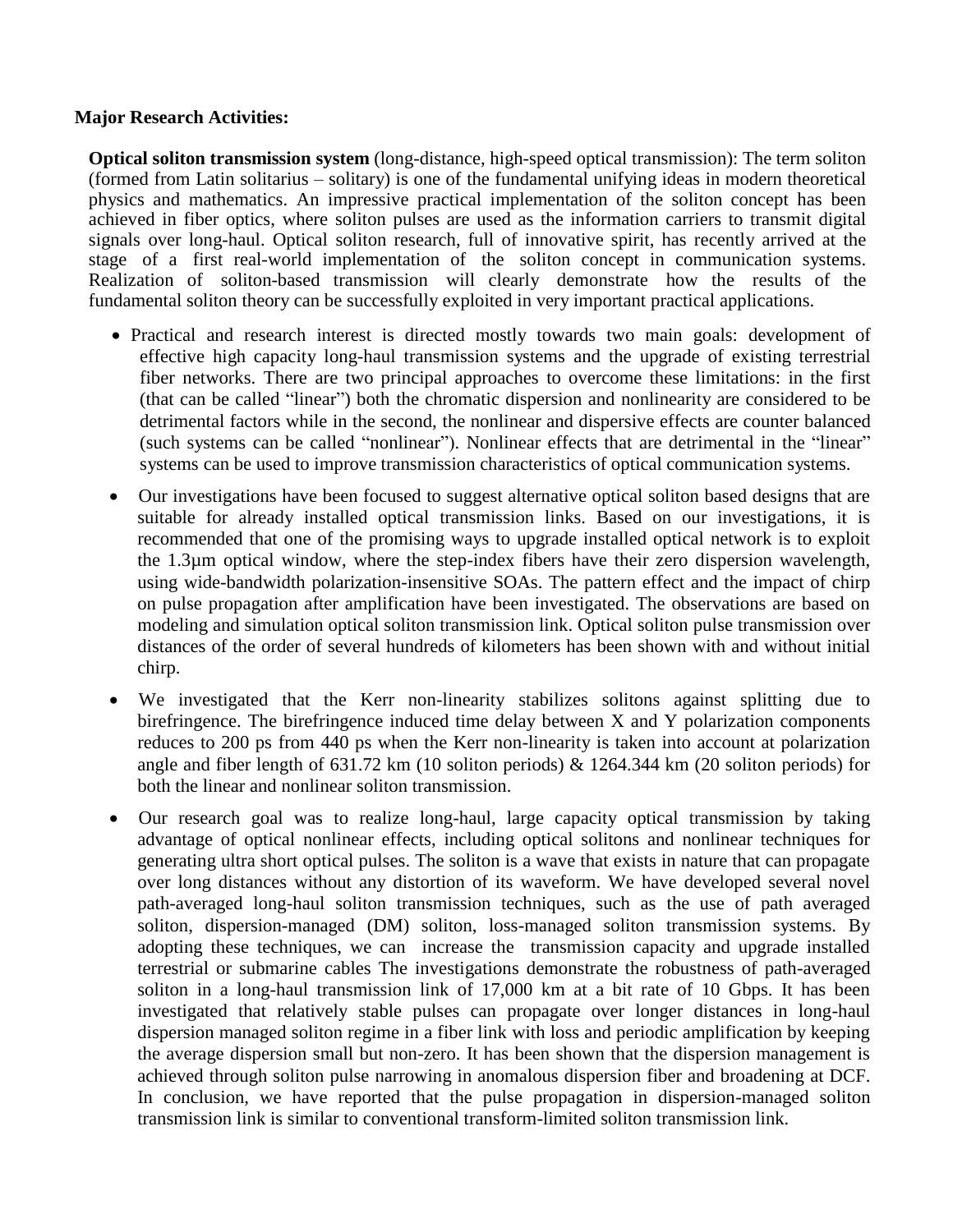- We have also carried out performance evaluation of the Optical Soliton Transmission Systems under the influence of various linear and non-linear fiber parameters  $\&$  performance measures. Performance evaluation has been carried out for the different modulation formats viz. NRZ, RZ Soliton, RZ Raised Cosine and RZ Super Gaussian.
- Simulations for data formats Return to Zero (RZ), Non Return to Zero (NRZ), RZSoliton, Duobinary and their subcategories has been done with and without ideal dispersion compensation for optical communication systems. The results show that in general dispersion compensation improves timing jitter. RZ-Rectangular pulses show the smallest value of jitter without compensation. It has been observed that the RZRaised cosine and Soliton gives minimum jitter after ideal compensation. It has been reported that the BER performance of optical communication system using duobinary data format is 10e-8 and 10e-37 before and after dispersion compensation respectively.
- Further the comparative study show that the timing jitter is lowest in case of RZSoliton (0.0127) ns) after dispersion compensation and 0.0135 ns for RZ-Rectangular data format before dispersion compensation.

## **Academic Achievements:**

## **a) Research Publications: 96**

## **Journal Publications**

## **International:**

- **1.** Singh M., **Manoj Kumar**, Malhotra J., "Quality of Service (QoS) provisioning using lookup table incorporated energy harvesting spectrum and energy efficient cognitive radios system" Sadhana**.**(Communicated)
- **2.** Singh M, **Manoj Kumar**, Malhotra J., "Energy efficient cognitive body area network(CBAN) using lookup table and energy harvesting" accepted for publication in special issue on A2ICS-2017 for journal of intelligent & fuzzy system
- **3.** Harpreet Kaur, **Manoj Kumar** and Ajay K. Sharma, "Design and Analysis of wavelet based Multiuser MIMO-OFDM system", Communicated to Journal of High Speed Networks, IOS Press. (Communicated) ISSN: 0926-6801
- **4.** Harpreet Kaur, **Manoj Kumar**, Ajay K. Sharma and Harjit P. Singh, "Design and Analysis of SRRC filter in wavelet based multiuser environment of mobile WiMax" Communicated to International Journal of Advanced Intelligence Paradigms, Inderscience Publishers Ltd. (Accepted) ISSN : 1755-0386
- **5.** Singh M., **Manoj Kumar**, Malhotra J., "An Energy Efficient Spectrum Sensing, Access and Handoff Concept using Look Up Table for Cognitive Radios Networks". International Journal of Advanced Research in Computer Science, Volume 8, No. 5, May-June 2017, pp. 228-238.
- **6.** Singh M., **Manoj Kumar**, Malhotra J., "Cooperative Sensing using LUT: A powerful method to overcome shadowing problem and maximizing Throughput in CRN's" published in International Journal of Creative Research Thoughts (IJCRT), Volume 5, Issue 4 November 2017,pp. 2320-2882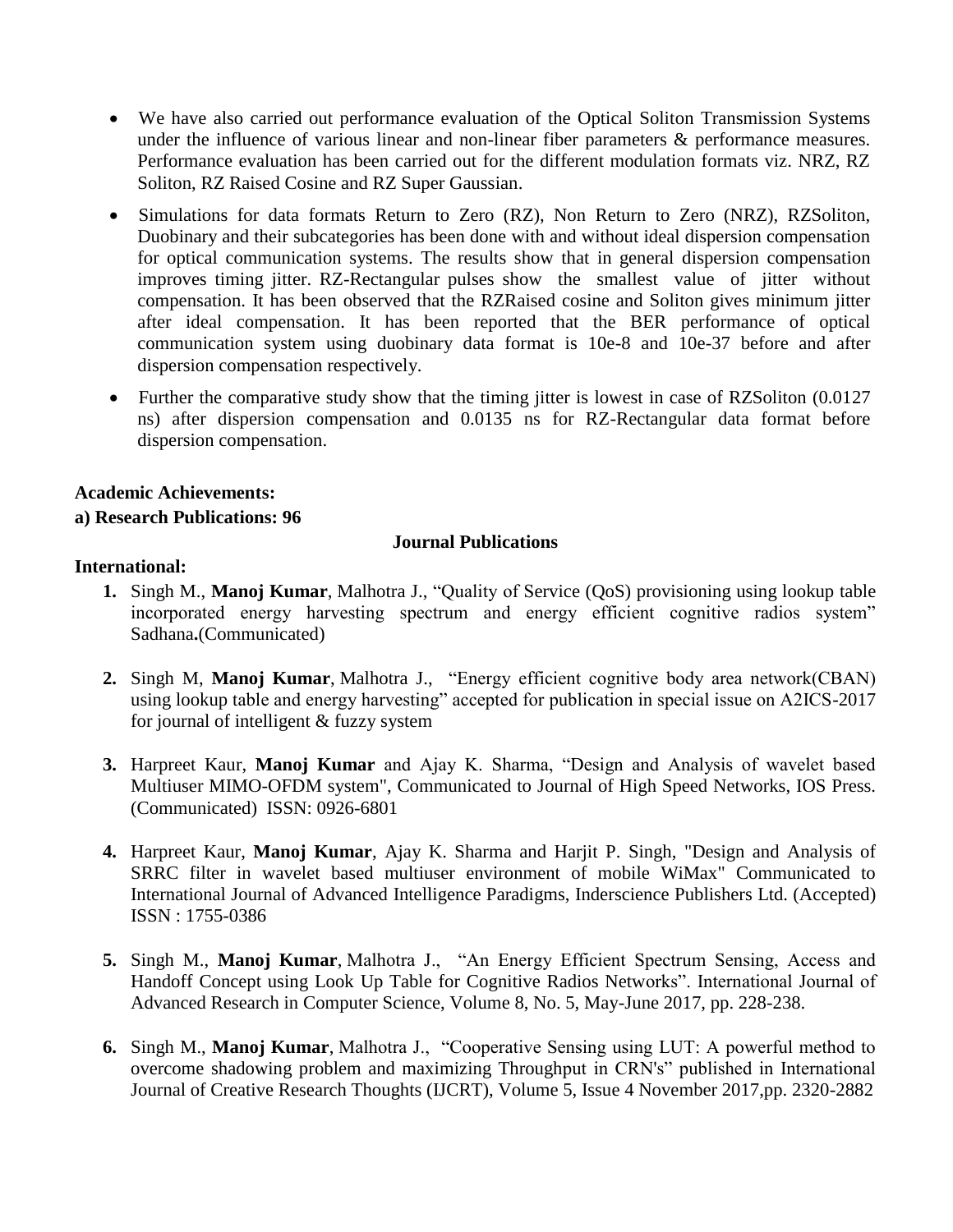- **7.** Harpreet Kaur, **Manoj Kumar**, Ajay K. Sharma and Harjit P. Singh, "Performance analysis of DWT based OFDM over fading environments for mobile WiMax", Optik - International Journal for Light and Electron Optics, vol 127, Issue 2, ISSN:0030-4026 ,Pages 544–547, 2016. ISSN: 2321–5151.
- **8.** Harpreet Kaur, **Manoj Kumar**, Ajay K. Sharma and Harjit P. Singh, "Implementation of SRRC filter in Mobile WiMax with DWT based OFDM System", International Journal of Computer Network and Information Security (IJCNIS), Volume 8, Issue 2, pages 62-69, April 2016. ISSN: 2074-9090 (Print), ISSN: 2074-9104 (Online) (Modern Education & Computer Science Press, Hong Kong).
- **9.** Manisha Bharti, Ajay K Sharma and **Manoj Kumar**, "Design and Performance Analysis of 2D OCDMA System with Polarization States", Published in Journal of Optical Communications, De-Gruyter, Thomson Reuter Journal, pp: 01-10 in 2016.
- **10.** Manisha Bharti, **Manoj Kumar** and Ajay K Sharma, "Comparative Analysis of Optical 2D Codes using (n, w, λa, λc) Optical Orthogonal Codes for Optical CDMA", published in Journal of Optical Memory and Neural Networks, Springer in 2016.
- **11.** Manisha Bharti, **Manoj Kumar** and Ajay K Sharma, "A Novel Technique to Detect Code for SAC-OCDMA System", Accepted in Journal of Optical Communications, De-Gruyter, Thomson Reuter Journal, pp: 01-10 in 2016.
- **12.** Bhupinder Singh, Manju Bala , **Manoj Kumar**, "A Modified Weight Balanced Algorithm for Influential Users Community Detection in Online social Network (OSNs)", International Journal of Advanced Engineering, Management and Science (IJAEMS), [Vol-2, Issue-6, June- 2016], ISSN : 2454-1311
- **13.** Priya, **Manoj Kumar,** Harjit Pal Singh, "Compression based Energy aware routing algorithm for WSN", International Journal of Advanced Research in Computer Engineering & Technology (IJARCET) Volume 4 Issue 9, September 2015 3648 ISSN: 2278 – 1323
- **14.** Sooraj Parkash, Anurag Sharma, **Manoj Kumar**, Harsukhpreet Singh, "Performance Enhancement of WDM-PON FTTH Network by Using Decision Feedback and Feed forward Equalizations" International Journal of Signal Processing, Image Processing and Pattern Recognition Vol.8, No.8 (2015), pp.99-106, ISSN: 2005-4254
- **15.** Narpat Singh, **Manoj Kumar**, Manju Bala "Face Recognition System based on SURF and LDA Technique" **I.J. Intelligent Systems and Applications, 2016, 2, 13-19** Published Online February 2016 in MECS, DOI: 10.5815/ijisa.2016.02.02
- **16.** Harpreet Kaur, **Manoj Kumar**, Ajay K. Sharma and Harjit P. Singh, "Performance Analysis of Different Wavelet Families Over Fading Environments for Mobile WiMax System", International Journal of Future Generation Communication and Networking, vol. 8, no. 1, pp. 87-98, ISSN: 2233-7857, 2015. (SERCE South Korea).
- **17.** Narpat Singh, **Manoj Kumar**, Manju Bala "To improve the accuracy in face recognition system" International Journal of Engineering Research,Vol.3 , Issue 2, 2015,pp 295-298 , ISSN:2321-7758.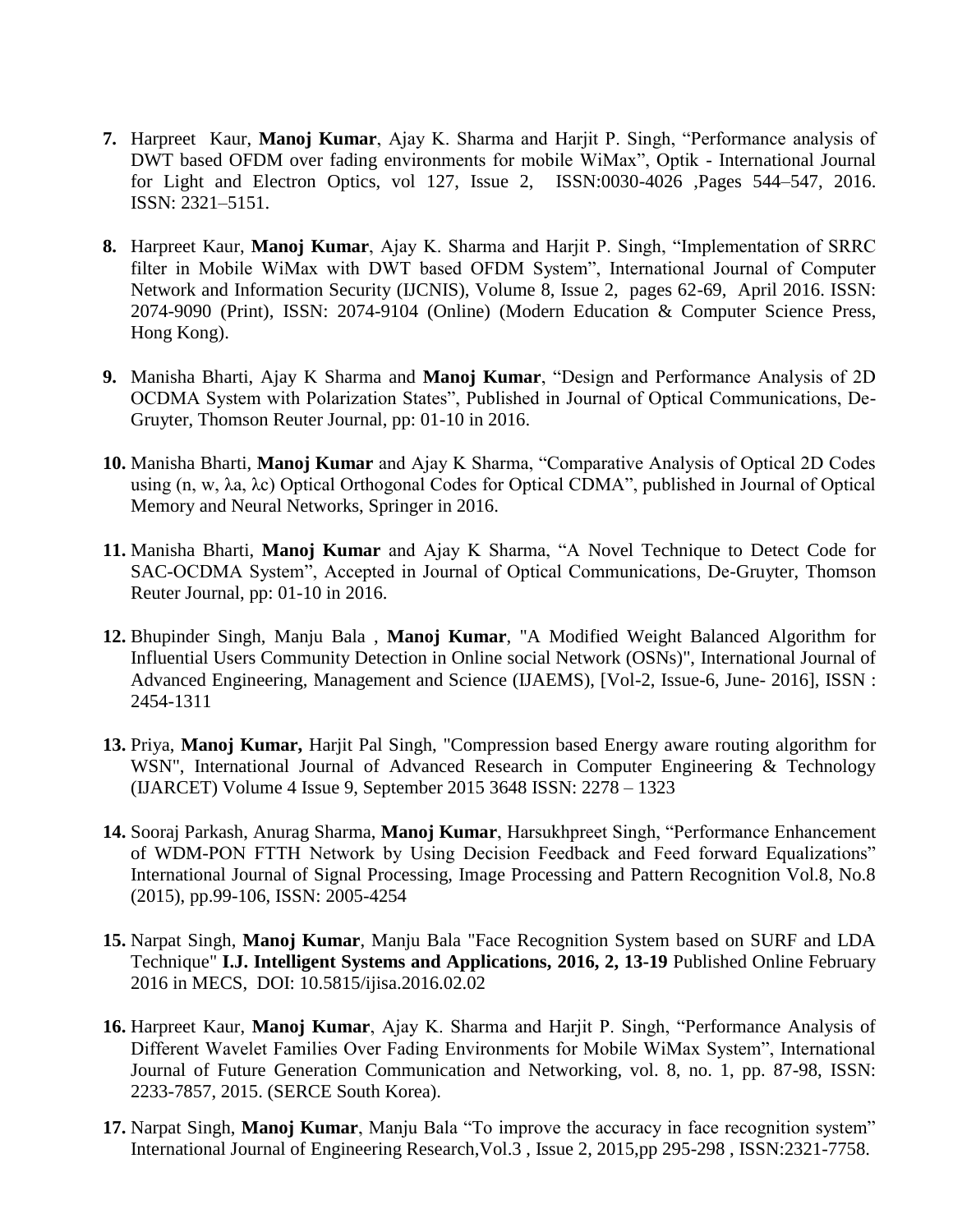- **18.** Gurminder Kaur, Manju Bala, **Manoj Kumar** "Performance Analysis of DYMO FSR & GSR Using Wromhole attack under Vanet's", "International Journal of computer Science & Information Technologies", Vol. 6 Issue-2, 2015, ISSN (Print):0975-9646 ISSN (Online): 1765-1768.
- **19.** Sooraj Parkash, Anurag Sharma, **Manoj Kumar**, "Performance investigation of CRZ modulation format in high speed 15X48GB/s WDM-PON", Australian Journal of Information Technology and Communication, Volume II, Issue II, June 2015, pp 26-30. ISSN 2203-2843.
- **20.** Gurkirat Kaur, **Manoj Kumar**, Manju Bala, "Comparing Ethernet & Soft RoCE over 1 Gigabit Ethernet", International Journal of Computer Science and Information Technologies (IJCSIT) Vol. 5 (1) , 2014, pp 323-327 ISSN: 0975-9646.
- **21.** Gurminder Kaur, Manju Bala, **Manoj Kumar** "Review on Various Routing Protocols Based on VANET's: A Survey" " International Association of Scientific Innovaiton and Research (IASIR)" ISSN (Print): 2279-0063 ISSN (Online): 2279-0071 Internal Journal of Software and Web Sciences, 11 (1), December 2014- February 2015, pp. 16-24
- **22.** Anurag Sharma, Dinesh Kumar, Rahul Malhotra, **Manoj Kumar**, "Investigation of Delivery of Triple Play Service in GE-PON Fiber to the Home Network", International Science Index Vol: 2014 No:10 Part XVII.
- **23.** Jagjit Singh Malhotra, **Manoj Kumar**, Ajay K. Sharma, Low cost solution to high capacity 32 x 32 channel FTTH duplex link employing triple play services. Elsevier Science's International Journal for Light and Electron Optics, Optik, Germany, Volume 125, Issue No.1, January 2014, Pages 93 - 96. ISSN 0030-4026.
- **24.** Manwinder Singh, **Manoj Kumar**, Jyooteesh Malhotra, "Review on Cognitive Radios: A revolutionary idea behind optimum spectrum utilization", CT International Journal of Information & Communication Technology (I2CT), Vol. 1, Issue 1, 2013, pp 16-22.
- **25.** Gurkirat Kaur**, Manoj Kumar**, Manju Bala, "Performance Evaluation of Soft RoCE over 1 Gigabit Ethernet", IOSR Journal of Computer Engineering (IOSR-JCE) Volume 15, Issue 4 (Nov. - Dec. 2013), PP 81-87 e-ISSN: 2278-0661, p- ISSN: 2278-8727.
- **26.** Jagjit Singh Malhotra, **Manoj Kumar**, Ajay K. Sharma, Performance evaluation and PMD tolerance of PM-QPSK at 100 Gb/s in dispersion managed 64 channel long haul DWDM optical communication link. DE GRUYTER Journal of Optical Communication, Vol.34(4), pages 351- 356, 2013.
- **27.** Jagjit Singh Malhotra, **Manoj Kumar**, Ajay K. Sharma, Performance evaluation of 16 channel DWDM radio-over-fiber link, Elsevier Science's International Journal for Light and Electron Optics, Optik, Germany, Volume 124, Issue No.20, October 2013, Pages 4120-4122. ISSN 0030- 4026.
- **28.** Jagjit Singh Malhotra, **Manoj Kumar**, Ajay K. Sharma, Estimation and mitigation of FWM penalties in dispersion managed 32 channel long haul DWDM soliton link, Elsevier Science's International Journal for Light and Electron Optics, Optik, Germany, Volume 124, Issue No.17, September 2013, Pages 3029-3032. ISSN 0030-4026.
- **29.** Jagjit Singh Malhotra, **Manoj Kumar**, Ajay K. Sharma, Performance optimization of high capacity long reach 32 channel FTTH downstream link employing triple play services, Elsevier Science's International Journal for Light and Electron Optics, Optik, Germany, Volume 124, Issue No.16, August 2013, Pages 2424-2427. ISSN 0030-4026.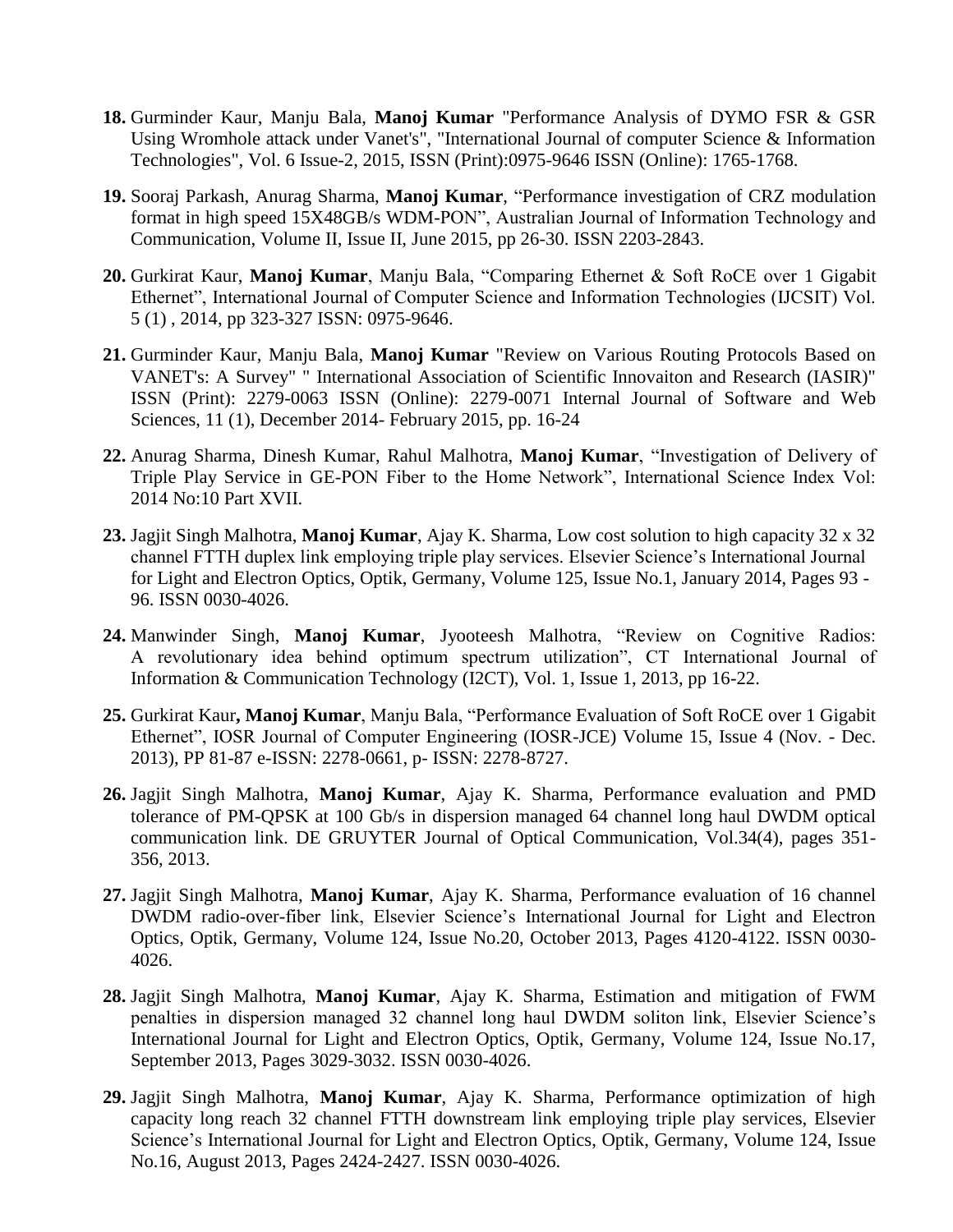- **30.** Parambir singh, Manoj Kumar, Anurag Sharma, "Design and performance investigation of multi user OCDMA network". International Journal of Scientific & Engineering Research Vol. 4, Issue 7, July 2013. ISSN 2229-5518.
- **31.** Jagjit Singh Malhotra, **Manoj Kumar**, Ajay K. Sharma, Performance comparison of PSQPSK and PM-QPSK modulation schemes in high capacity long haul DWDM optical communication link. International Journal of Engineering Sciences, 2(5) May 2013, pp. 154-159.
- **32.** Singh M., Kumar M., Malhotra J., "Review on Cognitive Radios: A revolutionary idea behind optimum spectrum utilization". Vol. 1, Issue 1, 2013, pp 16-22, CT International Journal of Information & Communication Technology (I2CT).
- **33.** Singh M., **Manoj Kumar**, Malhotra J., "Analysis of Various Quality of Service (QoS) provisioning techniques in Cognitive Radios Networks" published in International Journal on Emerging Technologies 4(2): 136-141(2013) **ISSN: 0975-8364.**
- **34.** Manwinder Singh, **Manoj Kumar**, Jyooteesh Malhotra, " Research Gaps in Cognitive Radios Networks", Vol. 2 Issue 2, pp 121-125, Feb. 2013, International Journal of advanced and innovative research(IJAIR), ISSN: 2278-7844.
- **35.** Jagjit Singh Malhotra, **Manoj Kumar**, Ajay K. Sharma , Performance enhancement of 32 channel long haul DWDM soliton link using electronic dispersion compensation, International Journal of Electronics Communication & Instrumentation Engineering Research and Development, Vol. 2 Issue 4, pp. 11-16, Dec- 2012.
- **36.** Vanita Kamra and **Manoj Kumar**, "Power penalty in multi tone radio-over fibre system employing direct and external modulation with optical amplifiers", Elsevier Science's International Journal for Light and Electron Optics, Optik, Germany, Volume 122, Issue No.1, January 2011, Pages 44-48. ISSN 0030-4026.
- **37.** Bindiya Jain, **Manoj Kumar**, "Simulative analysis of pre- and post-compensation using CRZ format in WDM optical transmission link", Elsevier Science's International Journal for Light and Electron Optics, Optik, Germany, Volume 121, Issue No.21, November 2010, Pages 1948-1954. ISSN 0030-4026.
- **38.** Parvinder Singh Sandhu, **Manoj Kumar**, "Performance analysis of high data rate multiple users TR-UWB system using AWGN channel", published in International Journal of Information and Telecommunication Technology Vol 1, No 1 (2010), (ISSN: 0976-5972).
- **39.** Jagjit Singh Malhotra and **Manoj Kumar**, "Performance Analysis of NRZ, RZ, CRZ & CSRZ data formats in 10 Gb/s optical soliton transmission link under the impact of chirp and TOD", Elsevier Science's International Journal for Light and Electron Optics, Optik, Germany, Volume 121, Issue No.9, May 2010, Pages 800-807. doi:10.1016/j.ijleo.2008.08.010. ISSN 0030-4026.
- **40.** Neeru Malhotra and **Manoj Kumar**, "Investigations on PMD Induced Penalties in 40 Gbps Optical Transmission Link", Elsevier Science's International Journal for Light and Electron Optics, Optik, Germany, Volume 121, Issue No.3, February 2010, Pages 217-306. doi:10.1016/ j.ijleo.2008.07.007. ISSN 0030-4026.
- **41. Manoj Kumar**, Ajay K Sharma and T S Kamal, "Performance Evaluation of Path-averaged Soliton Pulses in Loss-Managed 10 Gbps Soliton Transmission Link over a Long Haul", Elsevier Science's International Journal for Light and Electron Optics, Optik, Germany, Volume 121, Issue No.1, January 2010, Pages 68-76. Tdoi:10.1016/j.ijleo.2008.05.017T. ISSN0030-4026.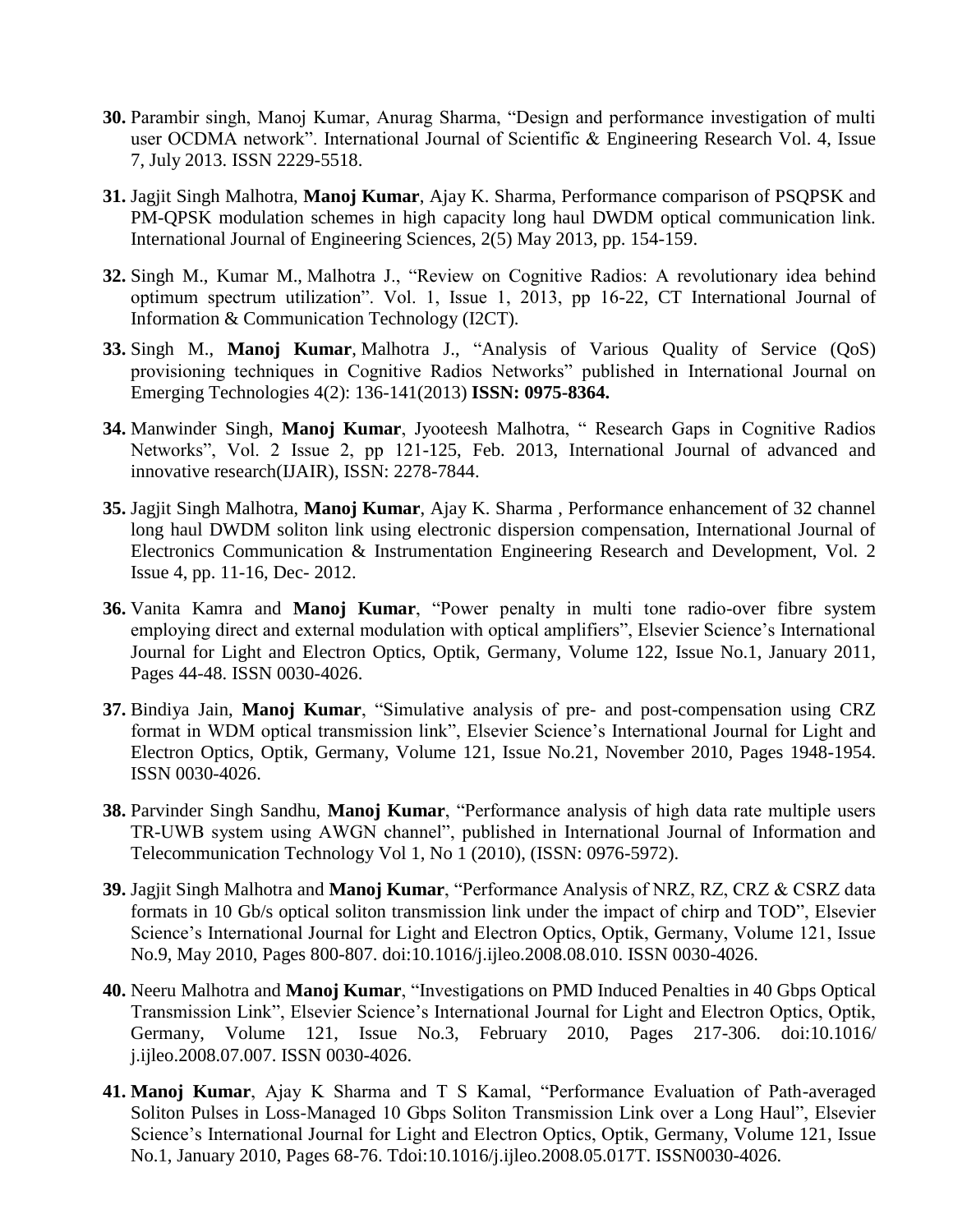- **42.** Manju Sharma, **Manoj Kumar** and Ajay K Sharma, "HTTP and FTP Statistics for Wireless and Wire-line Network with and without Load Balance Based on OPNET", Published in International Journal of Information and Systems Sciences, Volume 5, No. 1, pp 112-125, 2009 ISSN 1708- 296X.
- **43. Manoj Kumar** and Ajay K Sharma, "Performance improvement by positioning DCF non symmetrically in a periodic amplified re-circulating loop for long-haul optical soliton transmission link", Elsevier Science's International Journal for Light and Electron Optics, Optik, Germany, Volume 120, Issue 14, September 2009, Pages 710-714. doi:10.1016/j.ijleo.2008.02.022. ISSN 0030-4026.
- **44. Manoj Kumar**, Ajay K Sharma, T S Kamal and Jagjit Singh Malhotra, "Comparative Investigation and Suitability of Various Data Formats for 10 Gbps Optical Soliton Transmission Links at Varied Chirp", Elsevier Science's International Journal for Light and Electron Optics, Optik, Germany, Volume 120, Issue 7, March 2009, Pages 330-336. doi:10.1016/ j.ijleo.2007.09.008. ISSN 0030-4026.
- **45. Manoj Kumar**, Ajay K Sharma and T S Kamal, "Simulative demonstration of soliton pulsestability over nonlinear regime in birefringent optical fiber". Elsevier Science's InternationalJournal for Light and Electron Optics, Optik, Germany, Volume 120, Issue 2, January 2009,Pages 93-96, doi:10.1016/j.ijleo.2007.07.003. ISSN 0030-4026.
- **46. Manoj Kumar**, Ajay K Sharma and T S Kamal, "Significance of Pre-chirping on Long-haulPath-Averaged Soliton Impulse in Re-Circulating Loop at 10 & 20 Gb/s with TOD". ElsevierScience's International Journal for Light and Electron Optics, Optik, Germany, Volume 120, Issue 3, January 2009, Pages 106-114, doi:10.1016/j.ijleo.2007.06.015. ISSN 0030-4026.
- **47.** Manwinder Singh, Amandeep Goraya, **Manoj Kumar,** Parvinder Singh, "Algorithm for Optimization of Capacity and BER Estimation of MIMO system using ZF Equalization", Accepted for publication in International Journal of Information and Telecommunication Technology (ISSN: 0976-5972).
- **48.** Vasudha, Ajay K Sharma and **Manoj Kumar**, "Investigations on Routing Protocols for Inbound/Outbound Traffic" Accepted for publication in The Fifth International Conference on Computer Tsecurity, ICCNS-2008, Paper ID : CP21 ,September 26-28, 2008 at Vishwakarma Institute of Technology, Pune, India.
- **49.** Vasudha, Ajay K Sharma and **Manoj Kumar**, "Performance Evaluation of E-mail, FTP and Database Traffic for RIPv2 with EIGRP", IEEE Sponsored Ninth ACIS International Conference on Software Engineering, Artificial Intelligence, Networking and Parallel/Distributed Computing T(SNPD2008) August 6-8, 2008 at Phuket, Thailand.
- **50.** Manjit Singh, Ajay K Sharma, R. S. Kaler and **Manoj Kumar**, "Timing jitter dependence on data format for ideal dispersion compensated 10 Gbps optical communication systems", Elsevier Science's International Journal for Light and Electron Optics, Optik, Germany, Volume 119, Issue 7, Pages 309-314, May 19, 2008. doi:10.1016/j.ijleo.2007.01.007. ISSN0030-4026.
- **51. Manoj Kumar**, Ajay K Sharma and T. S. Kamal, "10 Gbps Optical Soliton Transmission Link using SOA In-Line Amplifier on Standard SMF at 1.3mm", Elsevier Science's International Journal for Light and Electron Optics, Optik, Germany, Vol. 118, pp 34-37, 8 January 2007. doi:10.1016/j.ijleo.2006.01.008. ISSN 0030-4026.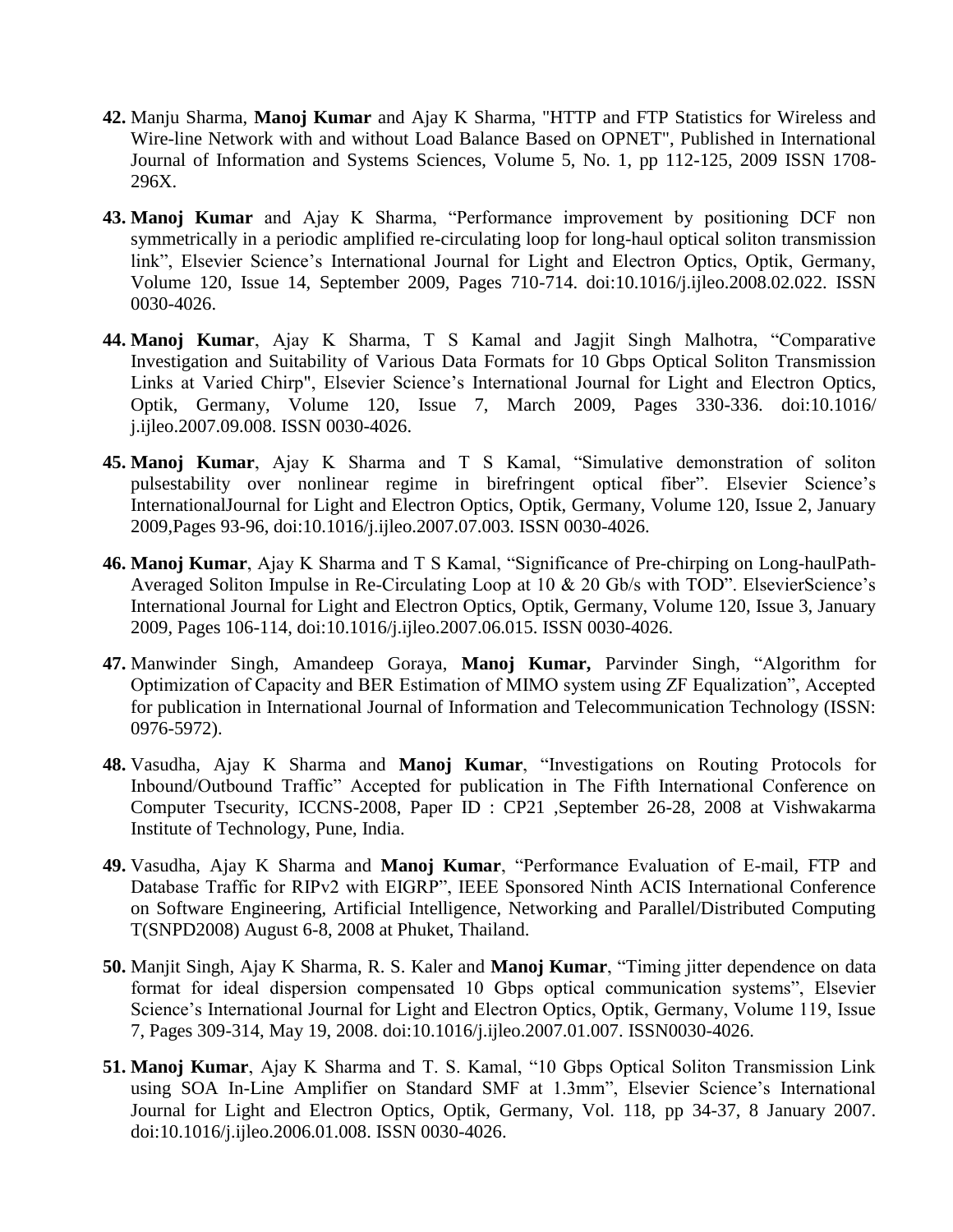## **National:**

- **1.** Manwinder Singh, **Manoj Kumar**, Jyooteesh Malhotra, "Review on Cognitive Radios: A revolutionary idea behind optimum spectrum utilization", CT International Journal of Information & Communication Technology (I2CT) Vol. 1, Issue 1, 2013, pp 16-22. ISSN (Online): 2321:7316
- **2.** Harpreet Kaur, **Manoj Kumar**, Ajay K. Sharma and Harjit P. Singh, "Performance Analysis of DWT Based OFDM System using SRRC Filter in Mobile WiMax over Fading Environment," Journal of Communication Engineering & Systems, vol 7,no. 1,2017. ISSN: 2321–5151(STM Publication).
- **3.** Manwinder Singh, **Manoj Kuma**r, Jyooteesh Malhotra, " Research Gaps in Cognitive Radios Networks", International Journal of advanced and innovative research.(IJAIR)Vol. 2 Issue 2, pp 121-125, Feb. 2013. ISSN: 2278-7844.
- **4.** Kiran Ahuja, **Manoj Kumar**, "Significance of empirical and physical propagation models to calculate the excess path loss", Journal of Engineering Research and Studies, Vol. 2, issue 2, April-June 2011/1-6. ISSN 0976-7916.
- **5.** Navneet Gill, **Manoj Kumar,** Manju Sharma, "Comparative Investigations on Response of E- mail, HTTP,FTP, Remote Login for Hybrid and IPv6 Networks", published in Journal of Computer Science and Applications, Vol. 2, No. 1(2010), pp. 31-40.
- **6.** Sandeep Kath, **Manoj Kumar**, Ajay Sharma, "CDN DNS An Efficient DNS Request Routing Technique in Content Delivery Networks", Published in Journal on Advances in Computational Sciences and Technology, Volume 3 Number 2 (2010) pp. 147–154. ISSN 0973-6107.
- **7.** Kiran Ahuja, **Manoj Kumar**, "Link budget optimization of propagation models at 900/1800 MHz", The Icfai Journal of Electrical and Electronics Engineering, Vol.3, No.1,pp 25-37, January 2010. ISSN No. 0974-17014. Available online at: http://ssrn.com/abstract=1539295
- **8.** Bindiya Jain, **Manoj Kumar**, Performance improvement with dispersion compensation in conjunction with pre-chirping using RZ format in WDM optical transmission link, Journal of Punjab Academy of Sciences 4(1&2), pp23-27, 2007.
- **9.** Neeru Malhotra, **Manoj Kumar**, "Illustrative Investigations on PMD Induced Penalties in 80 Gbps Optical Transmission Link", The Icfai Journal of Electrical and Electronics Engineering, Vol.1, No.3, pp30-42, 2008. ISSN No. 0974-17014.
- **10. Manoj Kumar**, Ajay K Sharma and T S Kamal, "Long-haul Dispersion Managed Soliton Transmission Link Over a Fiber Length of 18000 km with Loss and Periodic Amplification", The Icfai Journal of Electrical and Electronics Engineering Vol.1, No.4, pp. 33-38, 2008. ISSN No. 0974-17014.
- **11. Manoj Kumar**, Ajay K Sharma, T S Kamal and Moin Uddin, "Demonstration of Robustness of Path-Averaged Soliton Pulses in Loss-Managed Soliton Transmission Link over a Long Haul with10-Gb/s Modulated Signal", Invertis Journal of Science & Technology, Vol. 1, No. 1, pp 55-60, 2007. ISSN 0973-8940.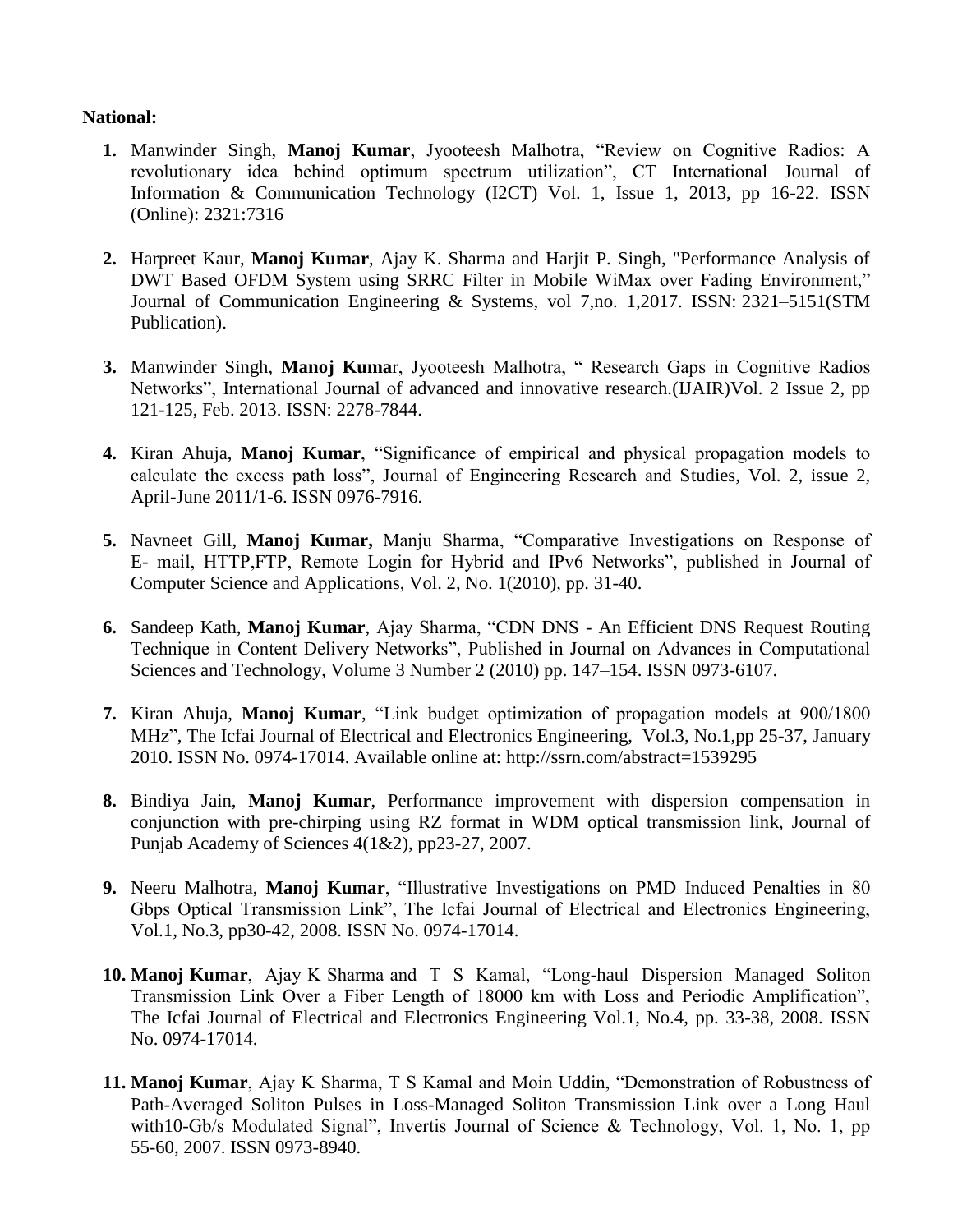**12.** Ajay K Sharma, **Manoj Kumar** and T S Kamal, "Investigations on 24,500 km Long-haul Path-Averaged Soliton Transmission Link at 10 & 20 Gbit/s with Higher order Dispersion at Varied Chirp", International Journal of physical sciences, Ultra Science Vol. 19 (1) M, pp 211-216, 2007. ISSN 0970-9150.

#### **Conference Proceedings: International Conference:**

- **1.** Manisha Bharti, Ajay K Sharma and **Manoj Kumar,** "Effect and Suppression of Noise in 2D PC/OOC Scheme for Optical CDMA System", Published as Lecture Notes in Electrical Engineering, Proceedings of ICSNCS-2016, Springer, pp: 261-268, volume-395, in 2016.
- **2.** Manisha Bharti, **Manoj Kumar**, Ajay K. Sharma, "Design and Analysis of OCDMA System using W/T Codes at Different Bit Rates" International Conference on Communication, Information & Computing Technology (ICCICT), Mumbai, India. Jan. 16-17, 2015. Ref. 978- 1- 4799-5522-0/15/\$31.00 ©2015 IEEE.
- **3.** Narpat Singh, **Manoj Kumar**, Manju Bala, "To minimize the error rate in face recognition system using DWT & LDA" ISRO & PTU sponsored International Multi Track Conference on Sciences, Engineering and Technical Innovations(imtc15) at CT Group of Institutions on May 22 & 23, 2015, pp 77-80.
- **4.** Gurminder Kaur, **Manoj Kumar**, Manju Bala, "Highway propagation modeling using DYMO,FSR & GSR under VANETS" ISRO & PTU sponsored International Multi Track Conference on Sciences, Engineering and Technical Innovations(imtc15) at CT Group of Institutions on May 22 & 23, 2015, pp 270-272.
- **5.** Priya, **Manoj Kumar**, Harjit Pal Singh, "Data Aggregation Schemes for wireless sensor Networks" ISRO & PTU sponsored International Multi Track Conference on Sciences, Engineering and Technical Innovations(imtc15) at CT Group of Institutions on May 22 & 23, 2015, pp 307-311.
- **6.** Harjit Singh, **Manoj Kumar**, Manju Bala, "Performance evaluation of STAR ZRP POVRP based on VANETs", DST & PTU sponsored International Multi Track Conference on Sciences, Engineering and Technical Innovations (imtc14) at CT Group of Institutions on June 2 & 3, 2014, pp 52-55.
- **7.** Prabhpreet Kaur Bhatia, Vineet Anand, Anurag Sharma, **Manoj Kumar**, "Analysis and Augmentation of IMD in Multi tone Analog CATV Transmission system", DST & PTU sponsored International Multi Track Conference on Sciences, Engineering and Technical Innovations (imtc14) at CT Group of Institutions on June 2 & 3, 2014, pp 151-155.
- **8.** Balwinder Kaur, **Manoj Kumar**, Manju Bala, "Wildfire Detection System Technique: A Survey", DST & PTU sponsored International Multi Track Conference on Sciences, Engineering and Technical Innovations (imtc14) at CT Group of Institutions on June 2  $\&$  3, 2014, pp 528 – 531.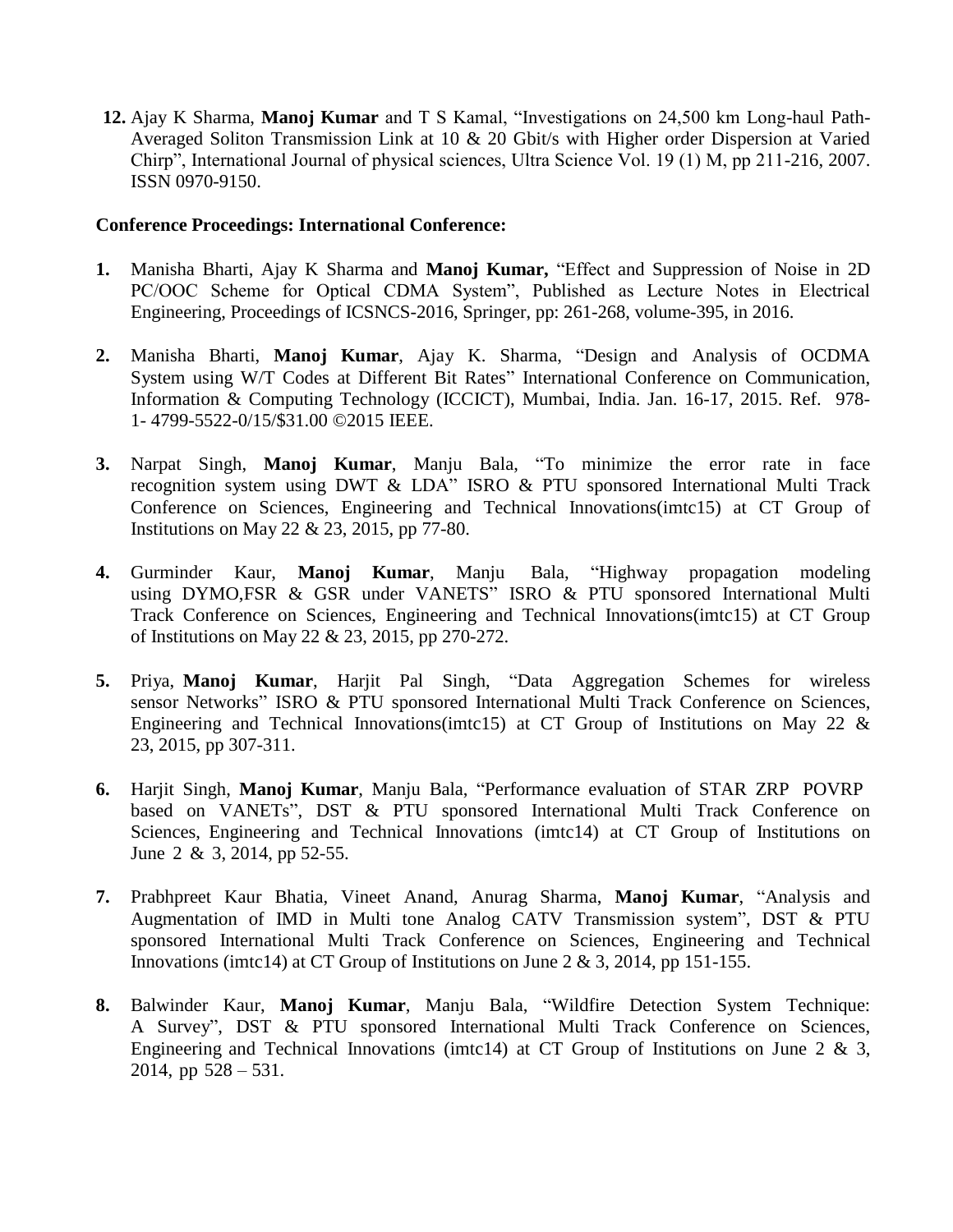- **9.** Singh M., **Manoj Kumar**, Malhotra J., "MAC layer protocol & Dynamic access Design using Hybrid CSMA-CA" in International conference on emerging technologies in Electronics Technology GNDU Amritsar(India) from 20-22 Dec 2013 , ISBN -978-93-82880-92-9, pp.285- 289.
- **10.** Singh M., **Manoj Kumar**, Malhotra J., "Review On Cognitive Radios: A Revolutionary Idea Behind Optimum Spectrum Utilization"published in Proceedings of National Conference on Recent Trends in Information & Communication Technologies in Association with PTU (RTICT-2013) pp-207-14., Feb 22-23,2013.
- **11.** Kamaljit Singh and **Manoj Kumar**, "Simulative analysis of operating conditions for Raman Amplifier in a hybrid amplification system", 8th IASTED International conference on wireless and optical communications, May 26-28, 2008, Quebec, Canada.
- **12.** Kamaljit Singh, **Manoj Kumar**, "RIN evaluation for optimum performance of optical transmission system with dispersion compensation", International computer Science and Technology conference ICSTC 2008), April 1-3, 2008,San Diego California, USA.
- **13.** Kamaljit Singh, **Manoj Kumar**, "Simulative Analysis of operating conditions for Flat amplitude Multi wavelength Brillouin-Raman comb fiber laser", International Computer Science and Technology conference ICSTC 2008, April 1-3, 2008, San Diego, California, USA.
- **14.** Gaurav Sethi and **Manoj Kumar**, "Performance analysis of AODV and DSR in MANET- A simulative study", International computer Science and Technology conference, ICSTC 2008, April 1-3, 2008, San Diego, California, USA.
- **15.** Gaurav Sethi and **Manoj Kumar**, "Performance analysis of AODV, DSR and TORA in mobile ad hoc network – a simulative study", International technology, education and development conference INTED 2008, 3rd – 5th March 2008, Valencia, Spain.
- **16.** Gaurav Sethi and **Manoj Kumar**, "Simulation and comparison of communication protocols in ad hoc networks "Paper ID Number: 575- 778 International Conference, WSEAS 2008- 09, February, 18-22, 2008, University of Cambridge, UK.
- **17.** Gaurav Sethi and **Manoj Kumar**, "Simulative analysis of routing protocols in mobile adhoc networks", IEEE sponsored International conference- "4th International Symposium on High Capacity Optical Networks and Enabling Technologies" HONET-2007, November 18 - 20, 2007, Dubai.
- **18.** Manju Sharma and **Manoj Kumar**, "Comparative Investigation on the Media access Delay in Wireless LAN for a Switched and Routed Network based on OPNET", IEEE sponsored International conference- "4th International Symposium on High Capacity Optical Networks and Enabling Technologies" HONET-2007, November 18 - 20, 2007, Dubai.
- **19.** Sudhir Sharma & **Manoj Kumar**, "Impact of Harmonics in Electrical Distribution Systems", International Conference on Energy & Environmental Technologies for Sustainable Development, Paper Code: TP-209, NIT, Jaipur, Oct 8-10, 2003.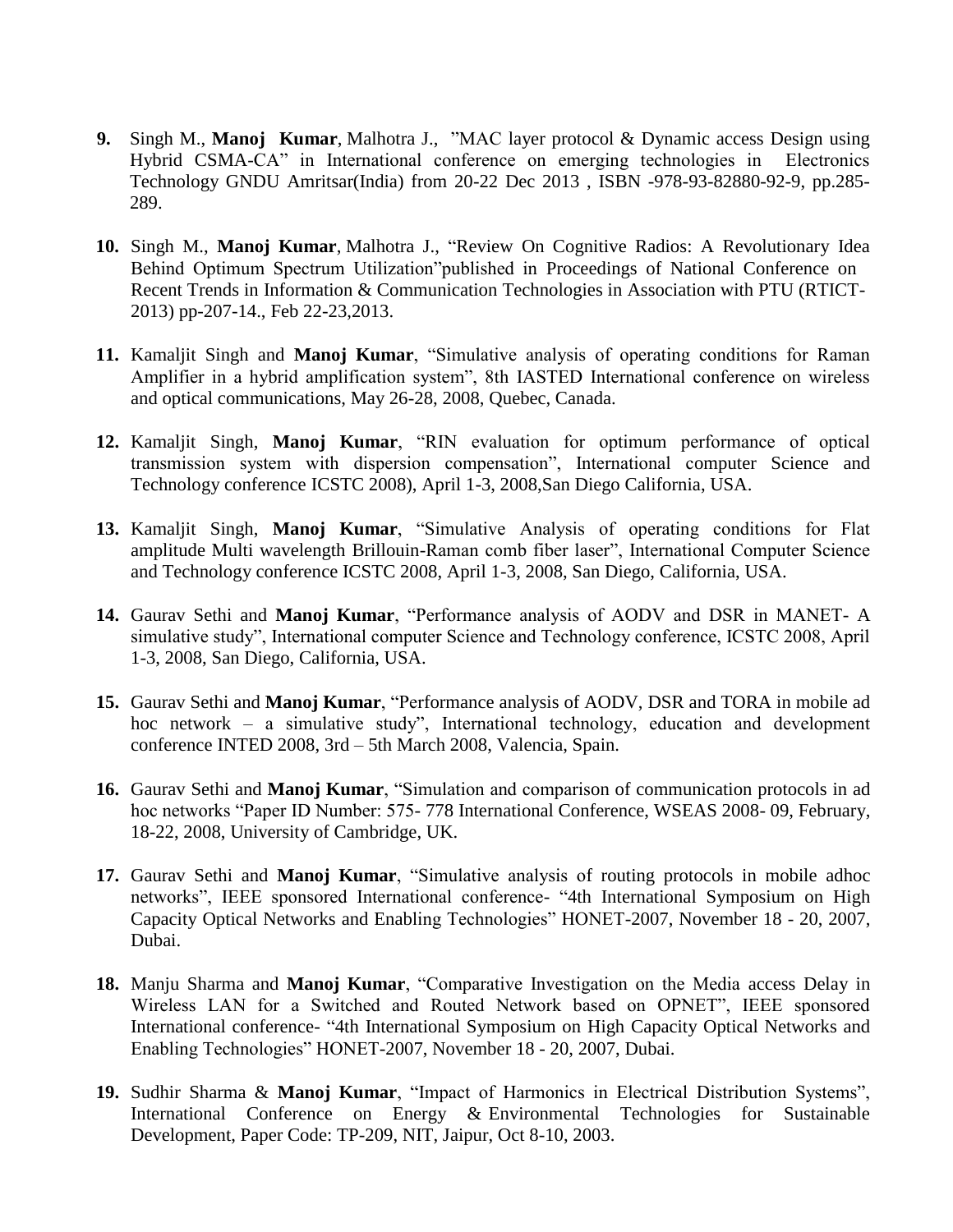## **National Conferences:**

- **1.** Rishi Singh and **Manoj Kumar**, "Performance Evaluation of Modulation Data Formats in Standard Single Mode and Dispersion Shifted Fibers" 13th Punjab Science Congress, D-YS8, Punjab University, Chandigarh. Feb, 7-9, 2010.
- **2.** Sheetal Nave and **Manoj Kumar**, "Understanding the Radio Revolution", Published in the proceedings of the National Conference on Optical and Wireless Communication (NCOW-2008), Organized by Department of Electronics & Communication Engineering, DAV Institute of Engineering & Technology, Jalandhar from November 27–28, 2008.
- **3.** Manju Sharma and **Manoj Kumar**, "HTTP and FTP Statistics for Wireless and Wire-Line Network with and without Redundancy Based on OPNET", Published in the proceedings of the National Conference on Optical and Wireless Communication (NCOW- 2008), organized by Department of Electronics & Communication Engineering, DAV Institute of Engineering & Technology, Jalandhar from November 27–28, 2008.
- **4.** Vanita Kamra and **Manoj Kumar**, "Performance Analysis of Single Tone Radio-Over-Fibre System Set-Ups using Different Combinations of Laser Modulation & Optical Preamplifiers", Published in the proceedings of the National Conference on Optical and Wireless Communication (NCOW- 2008), Organized by Department of Electronics & Communication Engineering, DAV Institute of Engineering & Technology, Jalandhar from November 27–28, 2008.
- **5.** Harsimran Jit Kaur and **Manoj Kumar**, "Performance Evaluation of Digital Modulation Techniques on Radio Over Fiber for 3G and Beyond", Published in the proceedings of the National Conference on Optical and Wireless Communication (NCOW- 2008), Organized by Department of Electronics & Communication Engineering, DAV Institute of Engineering & Technology, Jalandhar from November 27–28, 2008.
- **6.** Harpreet Kaur, Neeru Malhotra and **Manoj Kumar**, "FTTH using PON-An Emerging Broadband Network", Published in the proceedings of the National Conference on Optical and Wireless Communication (NCOW- 2008), Organized by Department of Electronics & Communication Engineering, DAV Institute of Engineering & Technology, Jalandhar from November 27–28, 2008.
- **7.** Bindiya Jain and **Manoj Kumar**, "Performance Evaluation of NRZ, RZ, CSRZ, CRZ Modulation Formats in Ultra Long Haul WDM System", Published in the proceedings of the National Conference on Optical and Wireless Communication (NCOW- 2008), Organized by Department of Electronics & Communication Engineering, DAV Institute of Engineering & Technology, Jalandhar from November 27–28, 2008.
- **8.** Harpreet Kaur, Neeru Malhotra, **Manoj Kumar** and Aarti kochher, "Performance Analysis of FTTH BPON System with Triple Play", Published in the proceedings of the National Conference on Optical and Wireless Communication (NCOW- 2008), Organized by Department of Electronics & Communication Engineering, DAV Institute of Engineering & Technology, Jalandhar from November 27–28, 2008.
- **9.** Manju Sharma and **Manoj Kumar**, "Comparative Investigation on Throughput and Client Response Time for a Switched and Routed Wireless LAN based on OPNET" Presented and published in National conference on Emerging Technologies in Computing and Communication, ETCC-2007, pp 436-440, held at NIT Hamirpur during July 27-28, 2007.
- 10. Jagjit Singh, Manoj Kumar, "Comparative study of data formats for high bit rate Lightwave transmission systems" 10 Punjab Science Congress, D-1-23, DAV Institute of Engg. & Technology, Jalandhar, Feb, 7-9, 2007.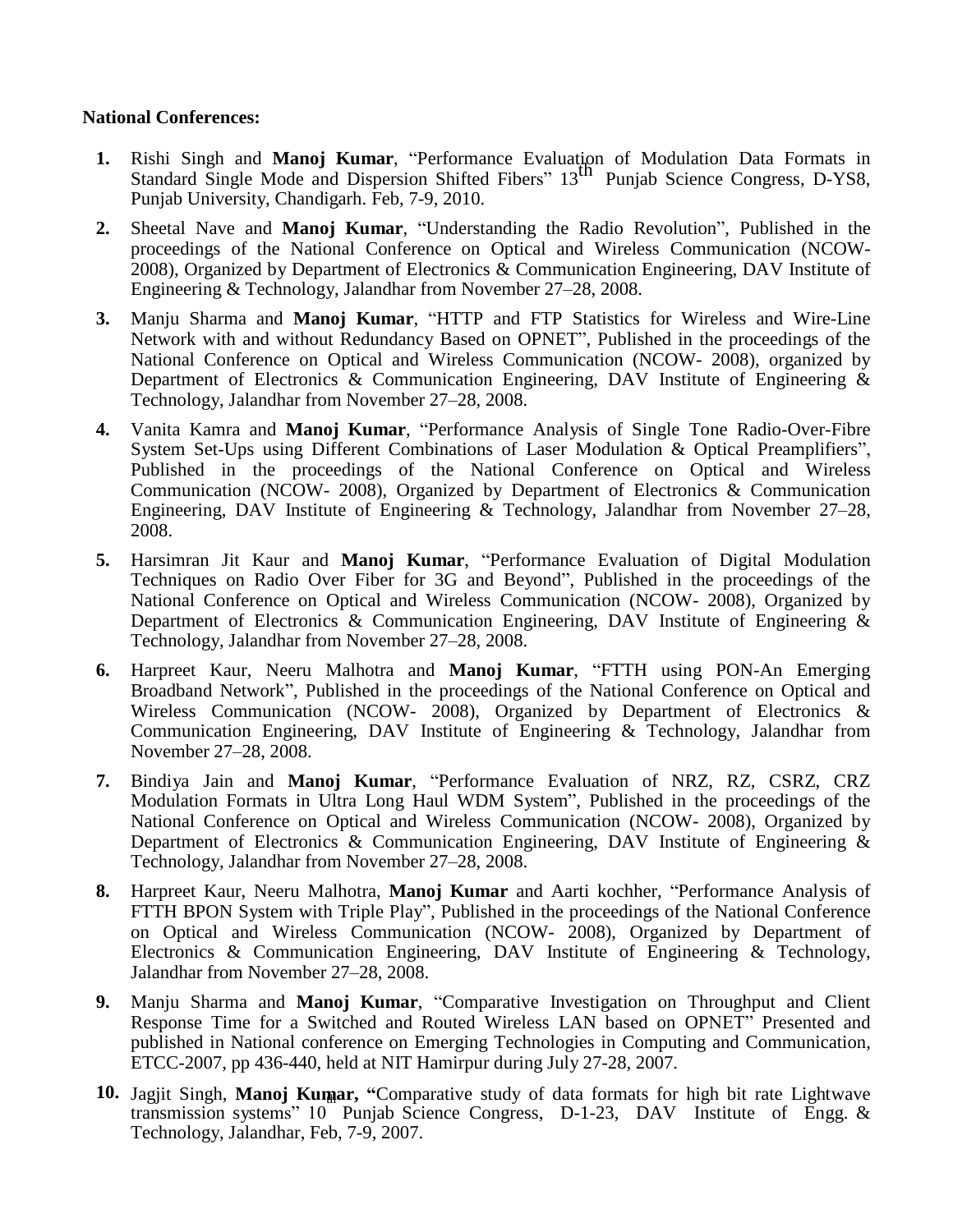- **11.** Kamaljit Singh, **Manoj Kumar, "**Studies on the impact of RIN on the performance of optical transmission"  $10^{th}$  Punjab Science Congress, D-1-21, DAV Institute of Engg. & Technology, Jalandhar, Feb, 7-9, 2007.
- **12.** Manju Sharma and **Manoj Kumar, "**Radio-over-Fiber for Cellular Systems: Benefits & Future Trends", National Conference on "Electronic Circuits & Communication Systems (ECCS-06)", pp317-323, February 9-10, 2006.
- **13. Manoj Kumar** & Ajay K Sharma, "Recent Progress in Dispersion Managed Soliton Transmission Technologies", IDSS-BC-2003.
- **14.** Sudhir Sharma & **Manoj Kumar,** "Effects of Harmonics on Power Quality" in National Conference on Power Systems & Energy Management at IET, Bhaddal,  $23^{\text{rd}}$  May, 2003.

#### **b. Text Books Authored/Co-Authored: 08**

- **1.** Manoj Kumar, "Principles of Communication Engineering", M/s. Satya prakashan, New Delhi. ISBN 81-7684-445-4
- **2.** Dr. Ajay Sharma & Manoj Kumar, "Communication Systems-I", M/s. Satya Prakashan, New Delhi. ISBN 81-7684-099-8
- **3.** Manoj Kumar, "Troubleshooting & Maintenance of Electronics Equipment", M/s. Satya Prakashan, New Delhi. ISBN 81-7684-387-3
- **4.** Manoj Kumar, "Electronic Components & Materials", M/s. Satya Prakashan, New Delhi. ISBN 81- 7684-148-X
- **5.** K.D. Prasad & Manoj Kumar, "Electronic Devices & Circuits –I", M/s. Satya Prakashan, New Delhi. ISBN 81-7684-173-3
- **6.** Manoj Kumar, "Applied Power Electronics", M/s. Satya Prakashan, New Delhi. ISBN 81-7684- 080-7
- **7.** Manoj Kumar, Sudhir Sharma & Jagjit Singh Malhotra, "Basic Electrical & Electronics Engineering", M/s Jaico publishers, Bombay. ISBN 81-7992-360-6
- **8.** Manoj Kumar & Manisha, "Analog Communication Systems", M/s. Satya Prakashan, New Delhi. ISBN 81-7684-431-4

#### **c. Text Books Reviewed: 05**

- **1.** Taub & Scheling, "Principles of Communication Systems," Tata McGraw Hill. (International Edition)
- **2.** K.N. Bhat, M.K. Achuthan "Fundamentals of Semiconductor Devices", Tata McGraw Hill.
- **3.** Ravish R Singh, "Electrical Networks", Tata McGraw Hill.
- **4.** Salivahanan, Vallavaraj & Gananpriya "Digital Signal Processing", Tata McGraw Hill.
- **5.** A. Bruce Carlson & Paul B. Crilly, "Communication Systems-An Introduction to Signals and Noise in Electrical Communication" 5th Edition. Tata Mc-Graw Hill.

## **d. MoUs /Centre of Excellence established:**

**1.** MoU with Texas Instruments for having established two labs at the institute viz. EmbeddedSystems Lab and Analog Electronics Lab(s).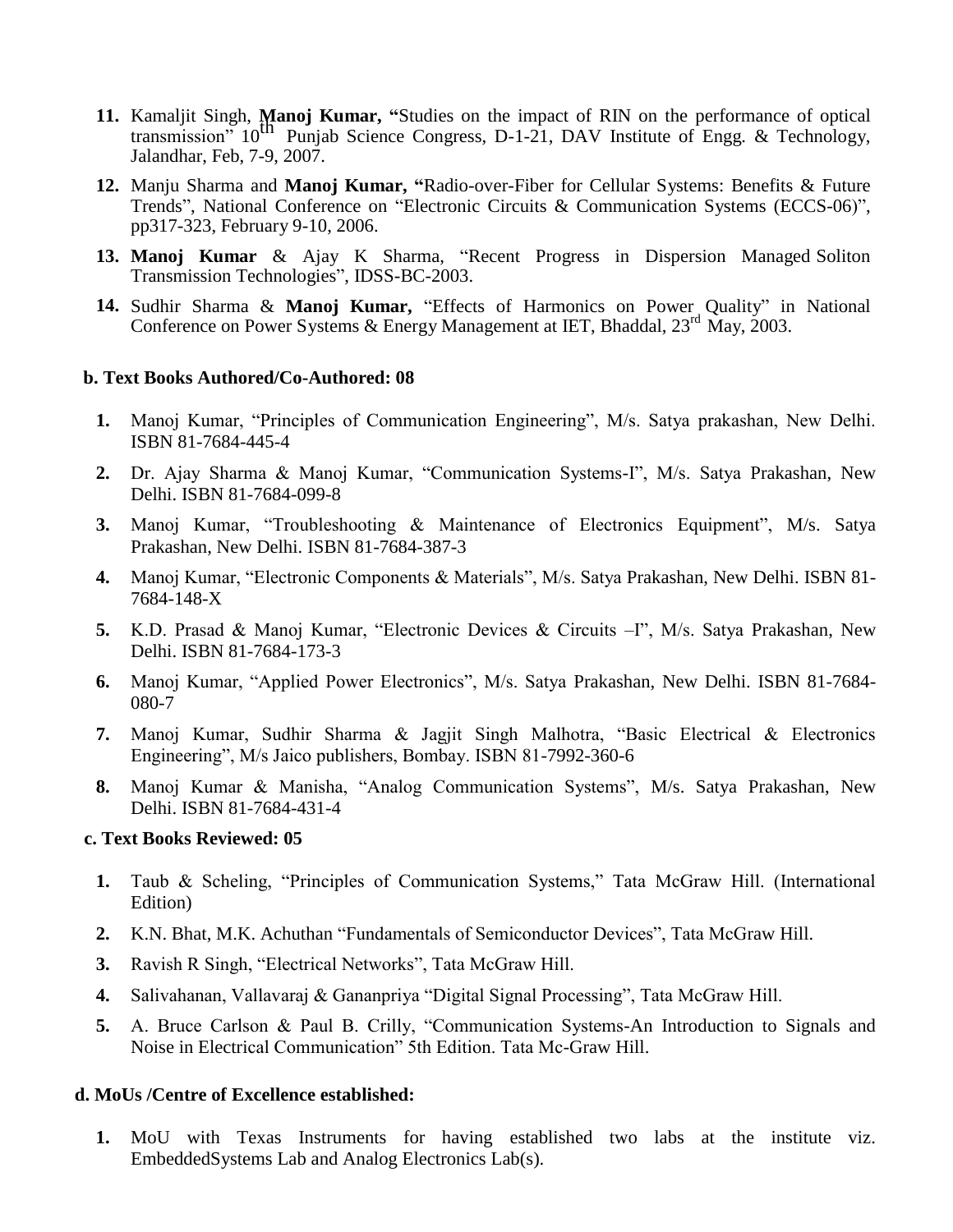- **2.** Siemens Centre of Excellence & Authorised Training Center (ATC) for imparting training on Solid Edge at CT Group of Institutions.
- **3.** Oracle Academy at DAVIET Jalandhar.
- **4.** Established IBM Centre of Excellence at CT Group of Institutions.
- **5.** Established Centre of Excellence with M/s Sofcon India Pvt. Ltd. on Industrial Automation & Embedded Systems at DAVIET.
- **6.** Signed MoU with Texas Instruments for having established(donation) Analog Electronics Lab at DAVIET, Jalandhar
- **7.** MoU with M/s Sedulity Solutions & Technologies (SEDULITY), New Delhi to establish "Centre of Excellence in Cyber Security & Cyber Forensics" to organize various Research & Development and Training programs based on latest and emerging technologies for Students, Faculties, Law-Enforcement Agencies, Corporate Professionals, and Research Scholars.
- **8.** MoU with Lahti University of Applied Sciences, Finland at CT Group of Institutions.
- **9.** MoU with University of Sri Jayewardenepura, Sri Lanka at CT Group of Institutions.
- **10.** MoU with University of Ontario Institute of Technology, Oshawa (Canada), NIT Delhi, NIT, Hamirpur, NIT Jalandhar for Collaborative research project, co- sponsored and jointly organized seminars, conferences and workshops at DAVIET, Jalandhar.

## **e. Workshop/Conferences/FDP/STTP/Seminars organized:**

- **1.** Organized International Interdisciplinary Conference on Engineering Science and Management jointly by DAVIET, Jalandhar, Biju Patnaik University of Technology, Odhisa and IRP on Dec. 17 & 18, 2016 at The Crown Goa.
- **2.** Conference Chair and Moderated Panel discussions on :Leveraging Technology for Smart & Digital India" in [3rd DAV National Congress on Science, Technology, Engineering,](http://www.ctgroup.in/mainFile.php?max=MTIzNA==/653556511&tab=Y29tbW9ucGFuZWw=)  [Humanities & Management \(STEHM-2016\)](http://www.ctgroup.in/mainFile.php?max=MTIzNA==/653556511&tab=Y29tbW9ucGFuZWw=) titled "Transforming India into a Knowledge [Economy" on May 20-21, 2016 at DAV Institute of Engg. & Technology, Jalandhar.](http://www.ctgroup.in/mainFile.php?max=MTIzNA==/653556511&tab=Y29tbW9ucGFuZWw=)
- **3.** Organized [one week Faculty Development Program on "Make in India-Role of IT Services"](http://www.ctgroup.in/mainFile.php?max=MTIzNA==/653556511&tab=Y29tbW9ucGFuZWw=)  [from June 22-2](http://www.ctgroup.in/mainFile.php?max=MTIzNA==/653556511&tab=Y29tbW9ucGFuZWw=)8, 2015 organized at CT Institute of [Engineering Management Technology,](http://www.ctgroup.in/mainFile.php?max=MTIzNA==/653556511&tab=Y29tbW9ucGFuZWw=) [Shahpur, Jalandhar.](http://www.ctgroup.in/mainFile.php?max=MTIzNA==/653556511&tab=Y29tbW9ucGFuZWw=)
- **4.** Conference Chair, ISRO & PTU sponsored International Multi Track Conference on Sciences, Engineering and Technical Innovations(imtc15) at CT Group of Institutions on May 22 & 23, 2015
- **5.** Moderator & Panelist in Panel Discussion Session on "Make in India-A Call for Initiatives" during International Multi Track Conference on Sciences, Engineering and Technical Innovations(imtc15) at CT Group of Institutions on May 22, 2015.
- **6.** Organized National Student Symposium, "Managing Innovations in Sciences & Technology" (MIST-15) on March 30 & 31, 2015.
- **7.** One week Faculty [Development](http://www.ctgroup.in/mainFile.php?max=MTIzNA==/653556511&tab=Y29tbW9ucGFuZWw=) Program on "New Approaches of Applied Sciences for [making](http://www.ctgroup.in/mainFile.php?max=MTIzNA==/653556511&tab=Y29tbW9ucGFuZWw=) better Engineers" on March 24-28, 2015 organized at CT Institute of Engineering Management [Technology, Shahpur, Jalandhar.](http://www.ctgroup.in/mainFile.php?max=MTIzNA==/653556511&tab=Y29tbW9ucGFuZWw=)
- **8.** "Texas Instruments Analog Maker Competition 2014" organized by CTIEMT from September 1 to 5, 2014.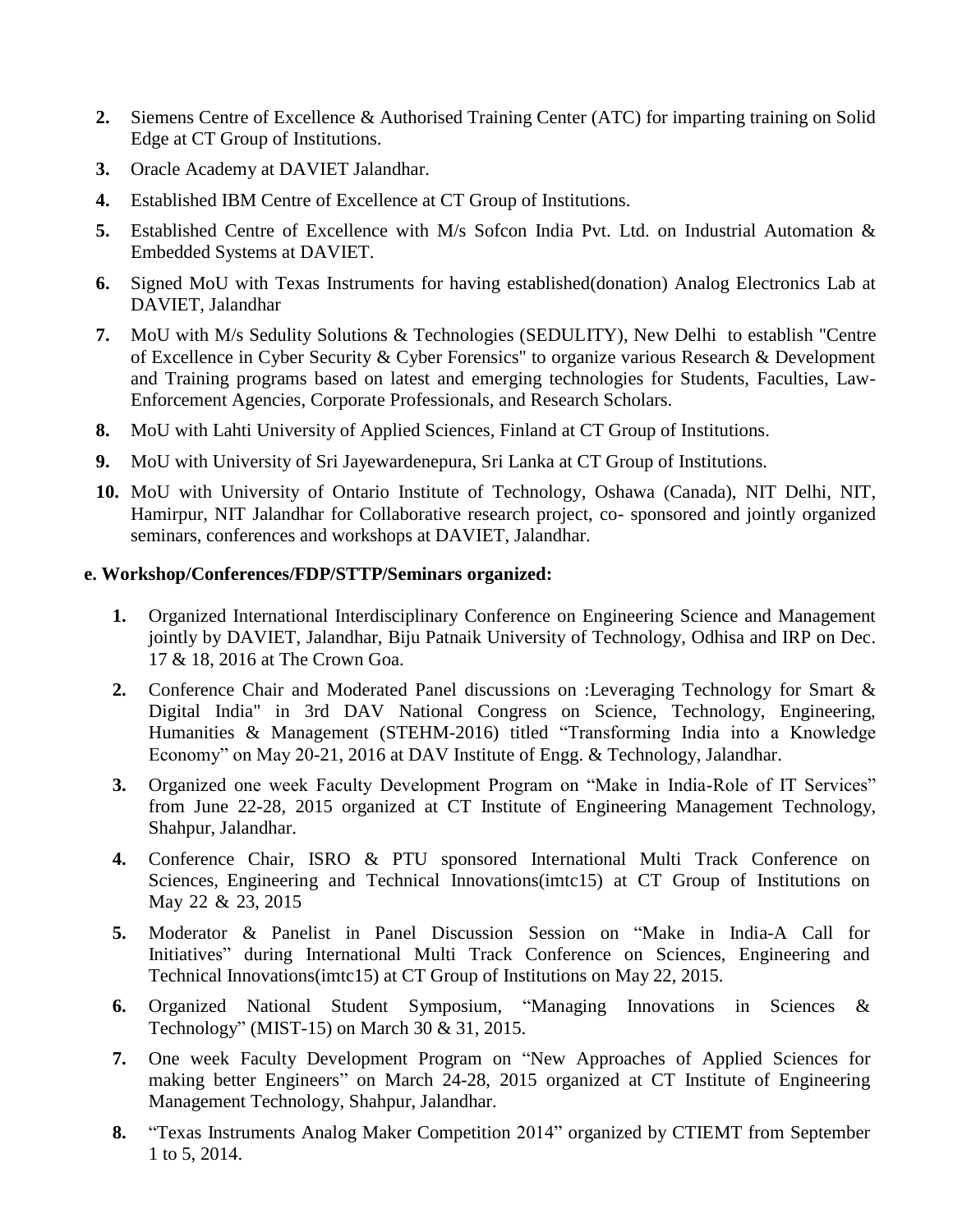- **9.** Convener, DST & PTU sponsored International Multi Track Conference on Sciences, Engineering and Technical Innovations (imtc14) at CT Group of Institutions on June 2  $\&$ 3, 2014.
- **10.** Moderator & Panelist in Panel Discussion Session on "India's Preparedness to be amongst the Top 100 Universities of the World" during International Multi Track Conference on Sciences, Engineering and Technical Innovations (imtc14) at CT Group of Institutions on June 2, 2014.
- **11.** National Seminar on "RECENT TRENDS' in Mechanical Engineering, organized by Deptt. of ME, CT Institute of Engg., Management & Technology, Jalandhar, March 8, 2013.
- **12.** Patron, Two days Hands-on workshop on "Prologue and Relevance of Mentor DSP" organized by Deptt. Of ECE CT Institute of Engg., Management & Technology, Jalandhar, Feb 7 & 8,2013.
- **13.** Conference Director, National Conference on "Recent Trends in Information & Communication Technologies", organized by Dept(s) of CSE & ECE, CT Institute of Engg., Management & Technology, Jalandhar February 22 & 23, 2013.
- **14.** One Day Workshop on "Innovation in Solar Thermal Technologies", Deptt. Of Electrical Engg., CT Institute of Engg., Management & Technology, Jalandhar January 30, 2013.
- **15.** Convener, National Conference on "Higher Education in India-The Changing Facet" Organized at CT Institute of Engg., Management & Technology, Jalandhar on January 4  $\&$  5 2013.
- **16.** Moderated Panel discussions on "Campus to Corporate-Industry Academia Connect" in association with IBM on Oct17, 2012.
- **17.** Convener, FDP on "Optical & Wireless Systems and Networks" organized by Department of Electronics & Communication Engg., CT Institute of Engg., Management & Technology, Jalandhar held from May 28-June 1, 2012.
- **18.** Patron, FDP on "Importance of Applied Sciences In Engineering" by the Department of Applied Sciences, CT Institute of Engg., Management & Technology, Jalandhar on May15 -19,2012.
- **19.** FDP on "Wipro Mission 10 X Certification Program (Level II) held from March 26-27, 2012.
- **20.** FDP on "Faculty Empowerment Program" under Wipro Mission 10 x (Level I), held from March 14-18, 2011.
- **21.** AICTE sponsored STTP on "Generic Skills Development" organized by the Department of Applied Sciences, CT Institute of Engg., Management & Technology, Jalandhar in association with NITTTR held on December 19- 23, 2011.
- **22.** Convener, National Conference on "Optical and Wireless Communication (NCOW-2008)", Organized by Department of Electronics & Communication Engineering, DAV Institute of Engineering & Technology, Jalandhar in association with Institution of Engineers (India) & Rsoft Design Group,USA from November 27–28, 2008.
- **23.** Co-ordinator, 10th Punjab Science congress held at DAV Institute of Engg. & Tech. Jalandhar in collaboration with PTU, Jalandhar & Punjab Academy of Sciences of Patiala, Feb,7-9, 2007.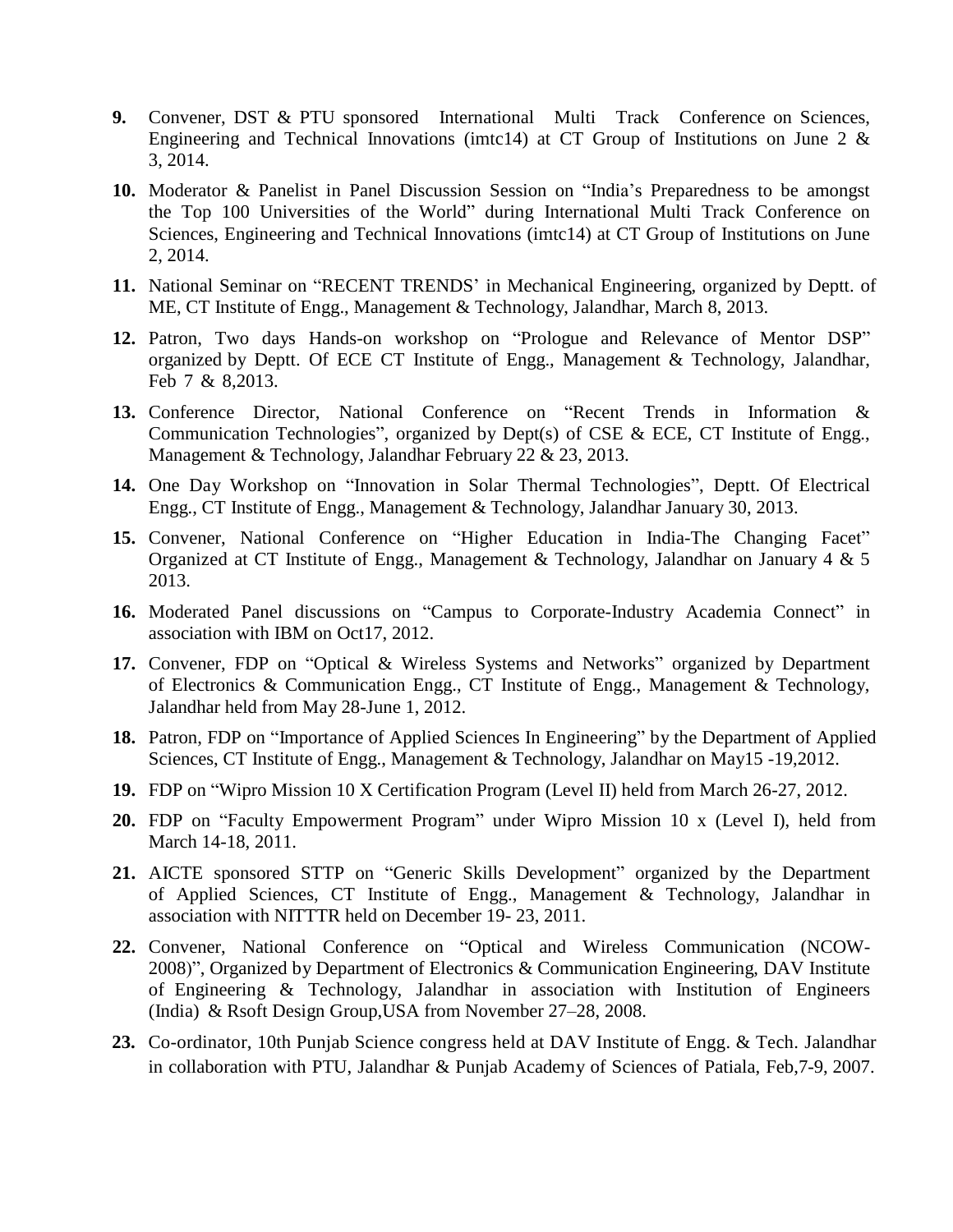#### **f. Presentations/Conferences/workshops/seminars attended:**

- **1.** Delivered Key Note Address in National Conference on High Performance Networks and Communication" organized by Khalsa College of Engineering & Technology, Amritsar in association with Department of Science & Technology, Govt. of India on November 6-7, 2017..
- **2.** Presented paper on "Internet of Things and its Smart Applications: A Review" in the National seminar on "Scientific and Technical Terminology in Science & Technology" held on September 13-14, 2017 at DAVIET, Jalandhar.
- **3.** Delivered Keynote Address on "Recent Trends In Optical Transmission Networks" in International Inter-Disciplinary Conference on Engineering Science & Management held in Goa-India on December 17-18, 2016.
- **4.** Attended Workshop on "Quality Iniatives in Technical & Higher Educational Institutions (in compliance with NBA & NAAC Accreditation) On May 03-05, 2016 organized by Engineering staff college of India, Hyderabad.
- **5.** Participated as delegate in 3rd World Summit on Accreditation (WOSA-2016) on the theme "Quality Assurance through Outcome Based Accreditation" held on March 18-20, 2016.
- **6.** Attended "National Leadership Conclave" on the theme "From Agenda To Action: Meeting New Expectations" 29 – 30 April, 2015 at New Delhi organized by AIMA.
- **7.** Participated in Panel Discussion Session on "Technology Management" in SME Conclave Pathway to Business Success- A Way Forward: Flagship National Programme of AIMA, New Delhi as Panelist and Moderator on Friday, February 27, 2015 at Hotel Cabbana, Jalandhar.
- **8.** Delivered Invited Talk on "Creativity & Innovation" in FDP programme on "Entrepreneurship Development" sponsored by DST & EDII, Ahmadabad organized by GNDU College, Ladowali Road, Jalandhar from 18th Dec,2014 to 29th Dec,2014.
- **9.** Delivered Invited Talk on "Essentials of Academic Leadership" in NAAC sponsored 2-Day National Conference on "Role of Governance, Leadership and Management for Quality Enhancement in Higher Educational Institutions" on September 5-6, 2014 Organized by Hans Raj Mahila Mahavidyalya, Jalandhar.
- **10.** Delivered an expert lecture during PTU sponsored National Conference on "Innovation in Engineering & Information Technology (IEIT-14)" held at Khalsa College of Engineering  $\&$ Technology, Amrisat on March 28-19, 2014.
- **11.** Attended National Conference on "Changing Landscape of Higher Education" organized by Jaoint Action Committee, Punjab on March 28, 2010
- **12.** Delivered Key Note Address in UGC Sponsored national conference on "Role of IT in Education", Organized by Department of Computer Science at DAV college Amritsar from Feb. 28-March 1, 2009.
- **13.** Delivered an expert talk on "Wimax" in winter school on "Recent trends in Mobile Computing & Communication Technologies", Organized by Department of Computer Science & Engg., N.I.T Jalandhar from Dec.22, 2008 to Jan. 02, 2009.
- **14.** Convener, National Conference on Optical and Wireless Communication (NCOW- 2008), Organized by Department of Electronics & Communication Engineering, DAV Institute of Engineering & Technology, Jalandhar in association with Institution of Engineers (India)  $\&$ Rsoft Design Group,USA from November 27–28, 2008.
- **15.** Conducted a ZOPP planning workshop at Doaba Institute of Engg. & Technology, Kharar in Sep. 2008.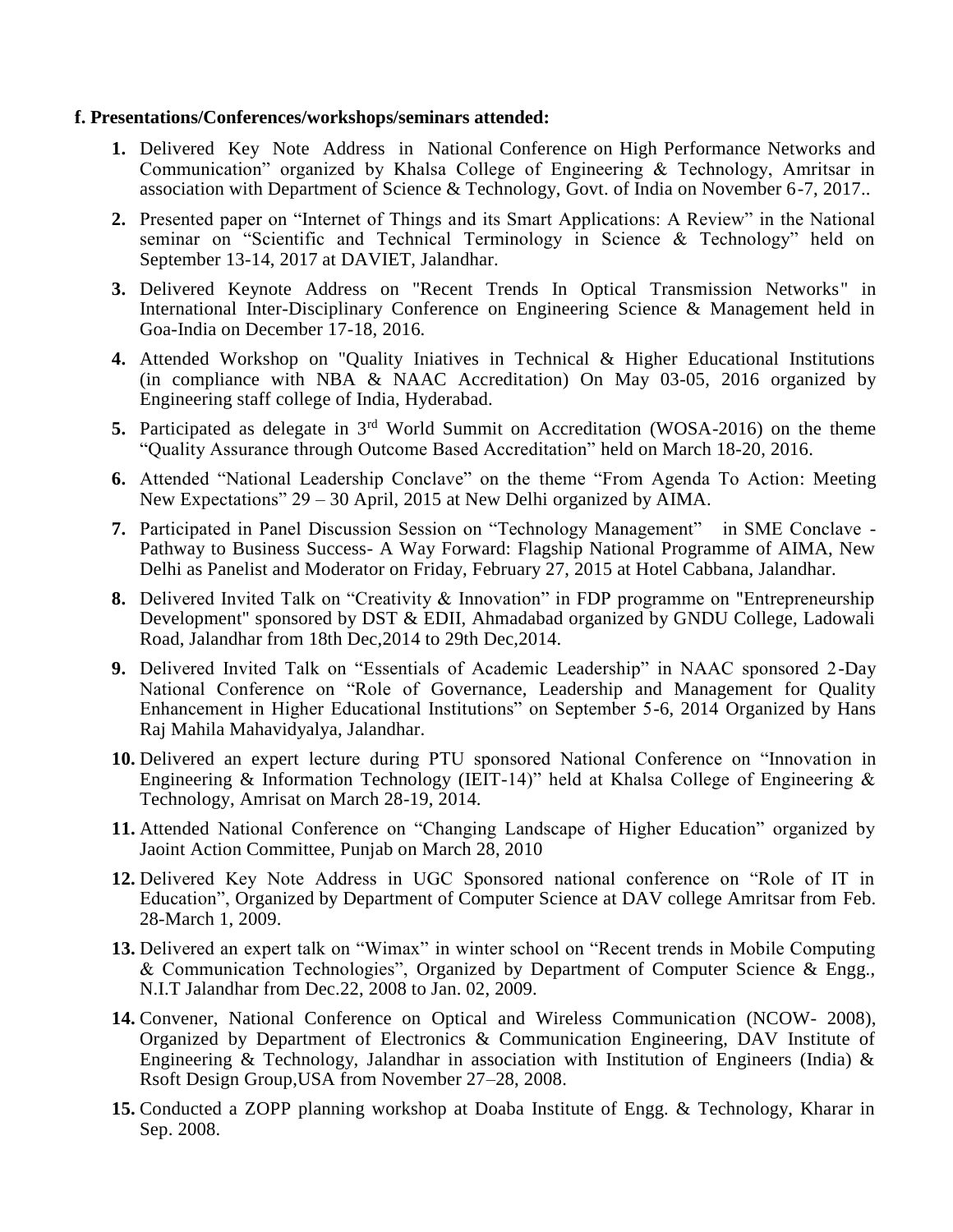- **16.** Attended National Conference on "Innovation in Education", July 27-28, 2008 at India Habit at Centre organized by DIEMR at Mumbai, India.
- **17.** Selected as chairman for three sessions in WSEAS international conference at Cambridge University, U.K from Feb. 20-22, 2008.
- **18.** Participated in INTEL sponsored International Conference "Intel Developer Forum India", Oct.10-11, 2006 at Bangalore.
- **19.** Co-chaired a panel discussion session on "Next Generation Wireless Technologies" and chaired paper presentation session in the International Conference (ICCSA-2006) held during June 27- 29, 2006 at National University, San Diego, California, USA.
- **20.** Attended National Conference on "Quality in Education: Challenges & Responses", April 7-9, 2006 organized by DIEMR at Mumbai, India.
- **21.** Lead the faculty delegation to explore the collaborative interactions between Rsoft Design Group, USA & DAVIET and succeeded in signing of MOU between Rsoft, USA & DAVIET during Dec. 2004.
- **22.** Interacted with the Research Scholars & Faculty of Light Wave Technology Labs at Columbia University  $\&$  Princeton University in USA for exchange of Know How in the frontier  $\&$ emerging areas of Technology during Dec. 2004.
- **23.** Attended Two-Day Conference on Field Programmable System on Chip World Semiconductor Forum GOSPL from 30-31 Oct.2004.
- **24.** Attended Microsoft Academia Summit-2004 at Bangalore on April 14-15, 2004.
- **25.** Attended International Conference (INAE) on Nanotechnology (ICON-2003) organized by Indian National Academy of Engg. at CSIO, Chandigarh.
- **26.** Delivered expert talk on "Optical Soliton Transmission System" in ISTE sponsored STTP on Optical Communications-emerging Trends; It"s Role and Technology appreciation from March 31st to April 11th 2003 at Punjab Engineering College, Chandigarh.
- **27.** Attended International Conference on "Culture of Peace & Non-Violence" at Hans Raj Mahila Maha Vidyalaya, Jalandhar from 19th –21st December, 2002.
- **28.** Delivered expert talk on "E-Learning" during one day seminar on "Softwre Solutions" at Hans Raj Mahila Maha Vidyalaya, Jalandhar on 30th January, 2002.
- **29.** Delivered expert talk on "Role of Electronics in our life", during eFest" at DAV College, Amritsar on 9<sup>th</sup> February, 2003.

#### **g. Training, courses attended:**

- Training on OptSim Simulation Tools at Rsoft, USA.
- Training Courses, Teaching-Learning\_Evaluation, Technology Programmes, Faculty Development Programmes (not less than one week duration)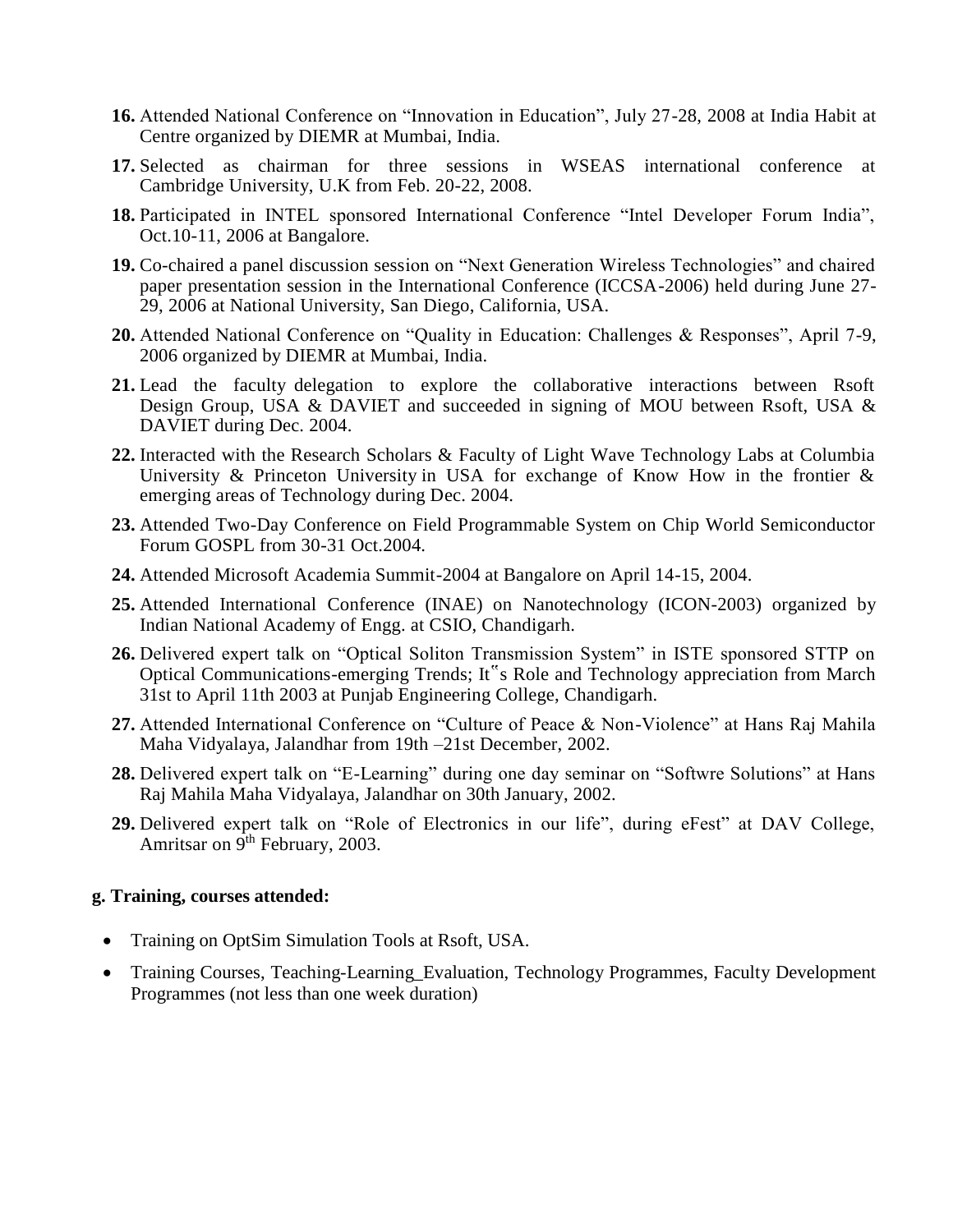|    | S.No. Programme                                                                                            | <b>Duration</b>                            | <b>Organized by</b>                                                                                                                                        |
|----|------------------------------------------------------------------------------------------------------------|--------------------------------------------|------------------------------------------------------------------------------------------------------------------------------------------------------------|
| 1. | <b>Electronic Components</b><br>& Materials                                                                | 08 weeks<br>May 25 to July 19, 1992        | Indian Institute of Technology(IIT),<br>New Delhi                                                                                                          |
| 2. | Maintenance of<br><b>Electronic Equipment</b>                                                              | 08 weeks<br>March 01 to April 23,<br>1993  | NTTF Electronics Training Centre,<br>Bangalore                                                                                                             |
| 3. | Electronic<br>Communications                                                                               | 08 weeks<br>Nov 21 to Jan 11, 1993         | Indian Institute of Technology(IIT),<br>New Delhi                                                                                                          |
| 4. | Analog Electronics-II                                                                                      | 08 weeks<br>Oct 30 to Dec 22, 1995         | Indian Institute of Technology(IIT),<br>New Delhi                                                                                                          |
| 5. | Microprocessors &<br><b>Telecom Equipment</b>                                                              | 04 weeks<br>May 20, 1996 to Jun<br>14,1996 | CEDT, Mohali                                                                                                                                               |
| 6. | 7 Day Workshop in<br><b>VLSI</b> Design Using<br><b>VHDL</b>                                               | 01 week<br>Feb 28 to Mar 06,2005           | M/s. Advance Technology,<br>Chandigarh                                                                                                                     |
| 7. | <b>AICTE</b> sponsored STTP<br>on "Generic Skills<br>Development"                                          | 01 week<br>December 19-23, 2011.           | NITTTR Chandigarh at CT Institute<br>of Engg., Management &<br>Technology, Jalandhar                                                                       |
| 8. | <b>AICTE/MHRD</b><br>collaborative summer<br>school on<br>"Instrumentation and<br><b>Signal Processing</b> | 01 Week<br>June 21-25, 2010                | Jointly organized by Dr B R<br>Ambedkar National Institute of<br>Technology, Jalandhar and National<br>Institute of Technology, Srinagar.                  |
| 9. | TEQIP-II sponsored<br>FDP/STTP on ICT for<br>Computing & Signal<br>Processing                              | 02 Weeks<br>June 03-14, 2013               | Jointly organized by Dr B R<br>Ambedkar National Institute of<br>Technology, Jalandhar and C T<br>Institute of Engg. Management<br>&Technology, Jalandhar. |

# **h. M.Tech. Thesis (Supervised): 15**

- **1.** Manju Bala, "Performance Analysis of Switched and Routed Network in Wireless Communication Based on OPNET" (2007).
- **2.** Jagjit Singh Malhotra, "Performance Analysis of Data Formats in Optical Soliton Transmission Link under the impact of TOD & chirp" (2007).
- **3.** Gaurav Sethi, "Simulative Analysis of Routing Protocols in Mobile Ad-hoc Networks" (2007).
- **4.** Kamaljit Singh Bhatia, "Investigations on Design issues for Long-haul Optical Transmission System" (2007).
- **5.** Neeru Malhotra, "Investigations on PMD Induced Penalties in High Bit Rate Optical Transmission Links" (2007).